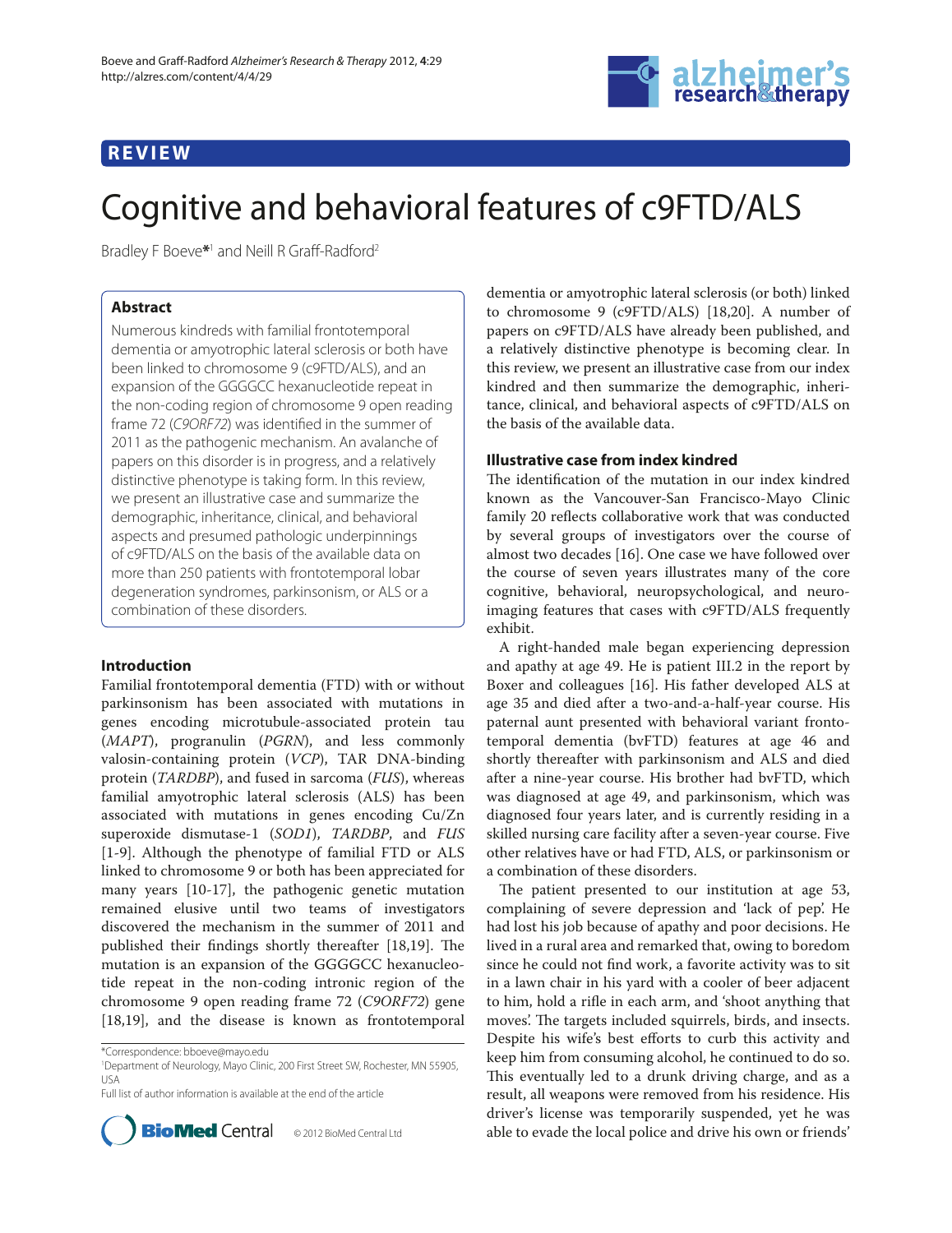cars, apparently never getting lost or having any accidents. After a six-month period with no driving privileges, he successfully completed a driving safety examination. On one occasion, he picked up a hitchhiker who was seeking shelter, brought him home, but refused to allow the hitchhiker in his home and an altercation ensued.

The patient became increasingly suspicious of his family, neighbors, and local police and health-care providers. Owing to his obstinacy, his wife chose to reside in a separate home and his children chose to no longer interact with him. He remarked that he often heard voices, but other than stating that the Lord was telling him to do good deeds, he would not elaborate on the content of these auditory hallucinations as 'you guys will lock me up and throw away the keys'.

His only source of income was disability benefits. His home was in disarray, and he would drive around town obtaining food from fast-food restaurants, but he managed to live independently. He gained more than 50 pounds since the onset of his symptoms because of hyperphagia and the tendency to consume large quantities of potato chips. His family has worked with the local legal authorities in an attempt to transfer oversight of his medical and financial affairs to his wife, but when he went before a judge, the patient successfully argued that he was competent and absolutely did not want anyone overseeing his affairs.

The longitudinal clinical, behavioral, neuropsychological, and neuroimaging findings in this patient are shown in Figures 1 to 3. His presenting features were typical of bvFTD, followed shortly thereafter with left hemiparkinsonism that has evolved to an asymmetric akinetic-rigid syndrome without tremor. Asymmetric corticospinal tract signs have also evolved but without features of lower motor neuron dysfunction. His course has been remarkably slowly progressive. As reflected in his neuropsychological performance over time, his episodic memory and visuospatial functions have remained relatively preserved and this likely has allowed him to live independently despite his psychomotor slowing, executive dysfunction, delusions, hallucinations, apathy, and mild parkinsonism.

Neuroimaging findings mirror this remarkably slow clinical progression. Very minimal atrophy has evolved over the course of seven years of serial magnetic resonance imaging (MRI) scans. A flourodeoxyglucose positron emission tomography (FDG-PET) scan image of the brain, performed eight years after the onset of his symptoms, shows relatively mild frontal, parietal, and cingulate cortex hypometabolism.

# **Literature review**

We reviewed reports with ample numbers of cases having a dementia-predominant phenotype, published through March 2012. Reports focused on ALS with cognitive and behavioral data were also included. We identified nine recent publications meeting these criteria [20-28], and a summary of the core features associated with c9FTD/ ALS is shown in Table 1.

## **Cohort characteristics**

More than 250 subjects among more than 230 kindreds with sufficient cognitive/behavioral data are included in these reports to be summarized and reviewed for general consistencies [20-22,24-29]. This accumulation of hundreds of subjects is in itself striking given that these data have been published within seven months since the publication of the landmark papers on the *C9ORF72* mutation [18,19]; similar data exist for FTD associated with mutations in the gene encoding *MAPT* among 134 kindreds since the original report on *MAPT* mutations in 1996 [1] and in the gene encoding *PGRN* among 231 kindreds since the original reports on *PGRN* mutations in 2006 [2,3,30].

Among those series in which the frequency of the *C9ORF72* mutation was assessed (some also compared this frequency with the frequency of mutations in *MAPT* and *PGRN*), the frequency was calculated as sporadic or familial or both; also, the frequency of  $FTD \pm$  parkinsonism ± ALS was calculated [21,22,24-29]. Most reports state that the *C9ORF72* mutation frequency is in the 7% to 12% range compared with the 6% to 10% range for *MAPT* and the 4% to 7% range for *PGRN*. These frequencies increase to 13% to 26% for *C9ORF72*, 11% to 22% for *MAPT*, and 6% to 22% for *PGRN* when the frequencies of mutations among familial FTD cases are considered. Importantly, despite the recruitment and analyses of familial FTD cases during at least the past 20 years among several teams focused on this issue, the frequency of familial cases without an identified genetic mechanism is in the 45% to 66% range, thereby providing ample reasons to continue research in familial FTD.

## **Demographic characteristics**

The male-to-female ratio on cumulative cases among FTD ± parkinsonism ± ALS suggests a slight male predominance (129:105 or 1.23:1). In different series, the mean/ median age of onset is in the 52- to 65-year age range, and the range of age of onset is wide (33 to 78 years). Survival mean/median values are in the 5- to 9-year range, and the range of survival also is wide (1 to 22 years). The illustrative case above exemplifies the slow course and long survival of some individuals. In the reports in which this was assessed, those with FTD and concomitant ALS tended to have shorter survival, as one would expect.

## **Inheritance characteristics**

The disorder of c9FTD/ALS is inherited in an autosomal dominant fashion with high but not complete penetrance,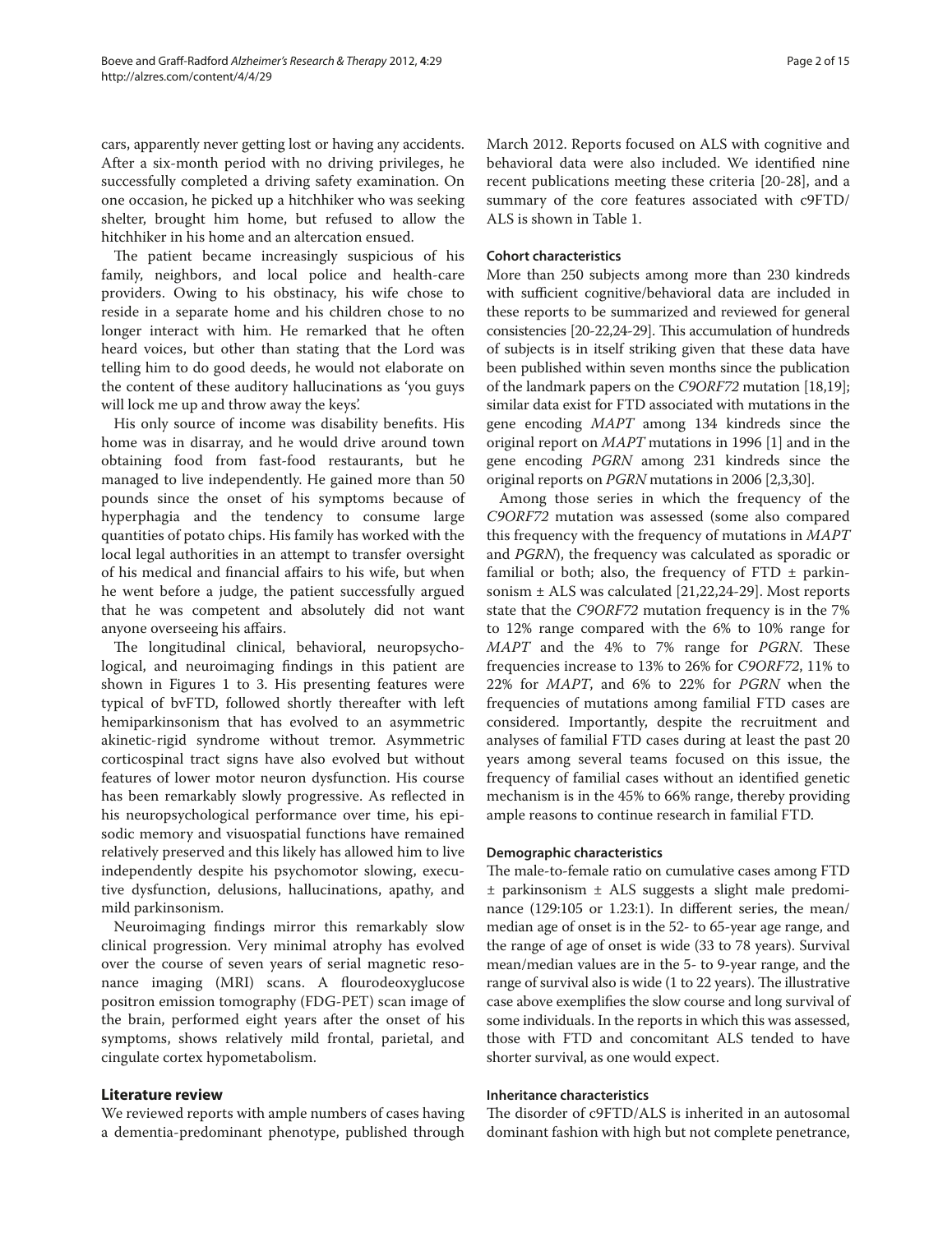

**ALS. (a)** Graphs of longitudinal scores on the Mini-Mental State Exam (MMSE) (maximum of 30) and Kokmen Short Test of Mental Status (STMS) (maximum of 36) of a patient from ages 50 to 57. **(b)** Global scores on the Clinical Dementia Rating (CDR) scale (maximum of 3) and CDR sum of the boxes (CDR-SOB) (maximum of 18) from ages 50 to 57. **(c)** Longitudinal summed scores for each assessment on the motor subtest of the Unified Parkinson's Disease Rating Scale (UPDRS) (maximum of 108) from ages 50 to 57. **(d)** Longitudinal scores and Neuropsychiatric Inventory (NPI) from ages 50 to 55. (At age 57, the patient was estranged from his wife.) The NPI-Present score represents the summed score for the presence (score = 1) or absence (score = 0) of each domain across the 12 domains (maximum of 12), and the NPI-Severity score represents the summed score for the severity rating by the informant (mild = 1, moderate = 2, and severe = 3) for each domain across the 12 domains (maximum of 36). Given that scores of less than 24 on the MMSE and of less than 29 on the STMS are viewed as abnormal, this patient has declined minimally on these screening/global measures of mental status. He has hovered in the very mild (0.5) to mild (1) range on the global CDR, whereas the CDR-SOB score shows the accumulating functional impairment across the six domains measured on the CDR. The UPDRS graph reflects that, at age 50, the patient had subtle parkinsonism that increased in severity through age 52 and that has registered scores of around 30 to 33 in the past five years. His parkinsonian features began as left hemiparkinsonism, which has since evolved to an asymmetric akinetic-rigid syndrome without tremor. None of his parkinsonian features responded to carbidopa-levodopa (750 mg of levodopa per day in divided doses). As reflected in the NPI graph, apathy, depression, and appetite/eating change have been confirmed by his wife to have been present throughout his course (he has gained more than 50 pounds over his illness due to hyperphagia), and the severity of most features has increased in recent years. The dips in frequency and severity on the NPI at age 52 may reflect the effects of quetiapine, which was commenced at age 51. However, despite upward titrations of this agent and many other pharmacologic adjustments, his neuropsychiatric morbidity continues to escalate. c9FTD/ALS, frontotemporal dementia or amyotrophic lateral sclerosis (or both) linked to chromosome 9; VSM-20, Vancouver-San Francisco-Mayo Clinic family 20.

and sporadic cases have been identified in every report published to date. Many reports document families in which succeeding generations appear to have a younger age of onset; hence, these reports suggest genetic anticipation [21,25,29]. Given that c9FTD/ALS involves a polynucleotide repeat expansion mechanism, it stands to

reason that anticipation could occur. The challenge among geneticists is to resolve the technical aspects of quantifying the number of repeats in this mutation but this has been difficult. One can easily hypothesize that, with increasing numbers of repeats, an earlier age of onset would occur, but this awaits confirmation.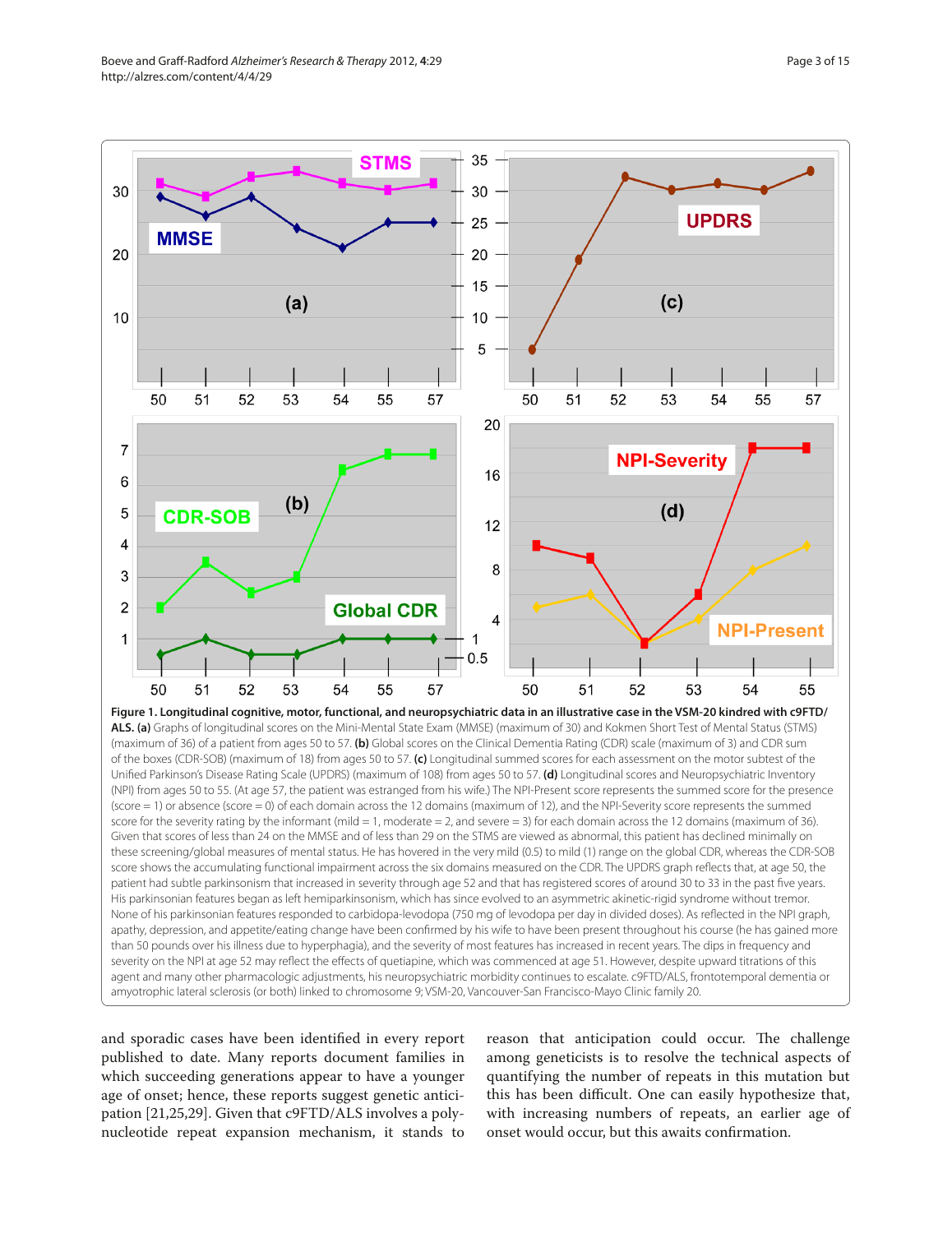

## **Clinical phenotype**

Clearly, the predominant dementia phenotype is the classic bvFTD syndrome [31,32]. Many have some degree of parkinsonism, which is typically of the akinetic-rigid type without tremor and is levodopa-unresponsive [21]. Others have elements or the full clinical picture of ALS. This phenotype has not yet been reported in c9FTD/ ALS, in contrast to FTD with or without parkinsonism associated with *MAPT* and *PGRN* mutations, in which a primary parkinsonian phenotype can occur. Most series do not have any cases with a primary progressive aphasia (PPA) phenotype, although this has been encountered rarely in some series [25-28]. Only one case of the corticobasal syndrome phenotype [33] has been reported in c9FTD/ALS [16]. Though rare, the amnestic

presentation diagnosed clinically as probable Alzheimer's disease has been observed across many in the series [20,21,25,26], including one analysis focused on lateonset Alzheimer's disease [34]. The phenotype of dementia with Lewy bodies was reported in a few cases in one series [20]. These observations suggest that the *C9ORF72* mutation can manifest as a variety of dementia phenotypes as well as pure ALS, but the vast majority have the core syndrome of bvFTD  $\pm$  parkinsonism  $\pm$ ALS.

# **Cognitive features**

The classic bvFTD phenotype involves executive dysfunction and word retrieval difficulties with relative sparing of memory and visuospatial functioning [31,32], as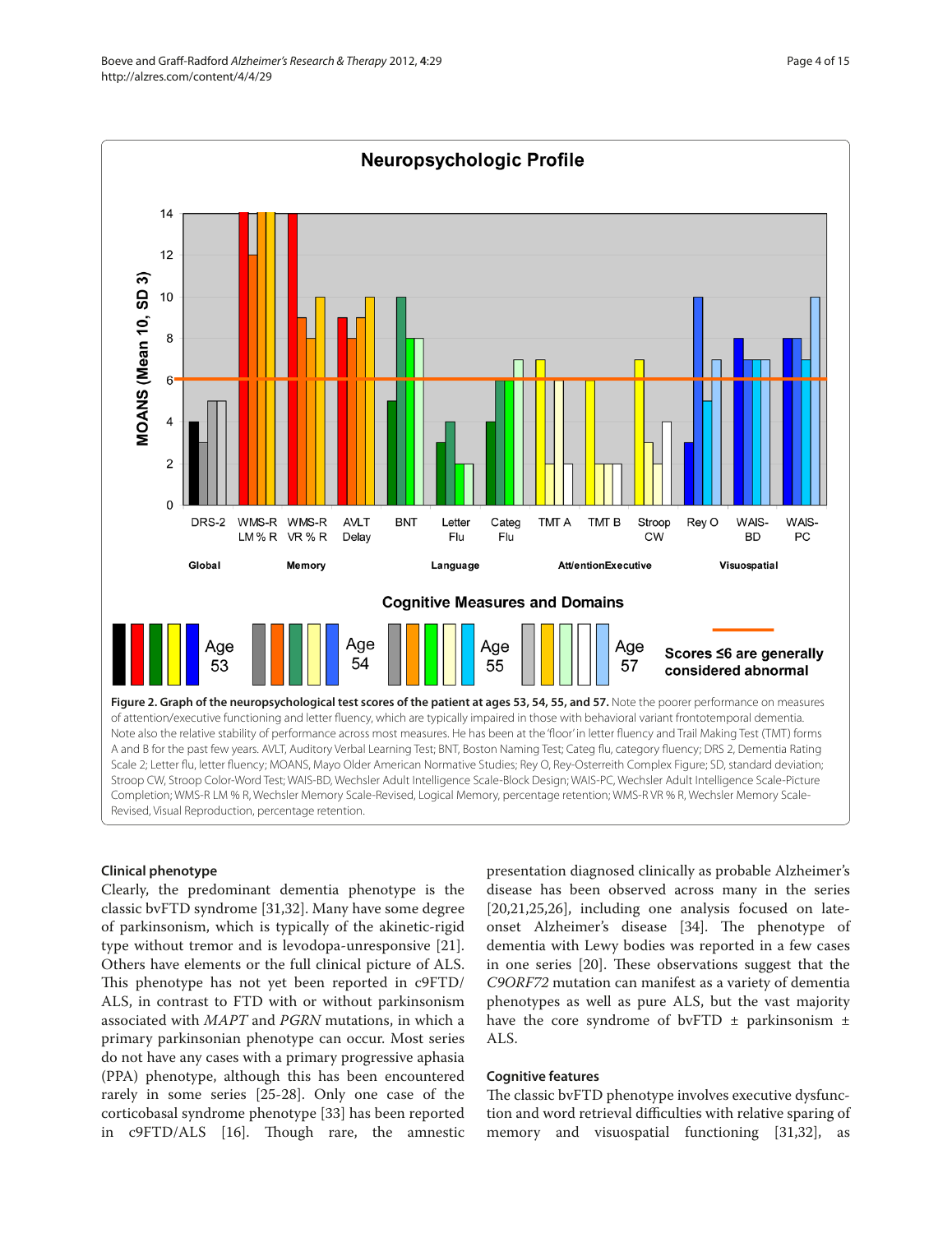

exemplified by our illustrative case. Degeneration of the dorsomedial and dorsolateral cortices and their afferent and efferent connections – two of the critical frontosubcortical neural networks involved in executive functioning, word retrieval, psychomotor speed, motivation, and so on  $-$  is the likely substrate underlying the typical bvFTD cognitive features. In some c9FTD/ALS cases, this classic phenotype is not always exhibited, owing mainly to memory being impaired [20,21,25-28]. Visuospatial dysfunction is present in a minority of cases [21,25-28]. In addition to bifrontal and cingulate cortex atrophy, parietal cortex atrophy is part of the signature pattern on MRI [35] and this likely explains visuospatial dysfunction, but memory impairment is harder to explain.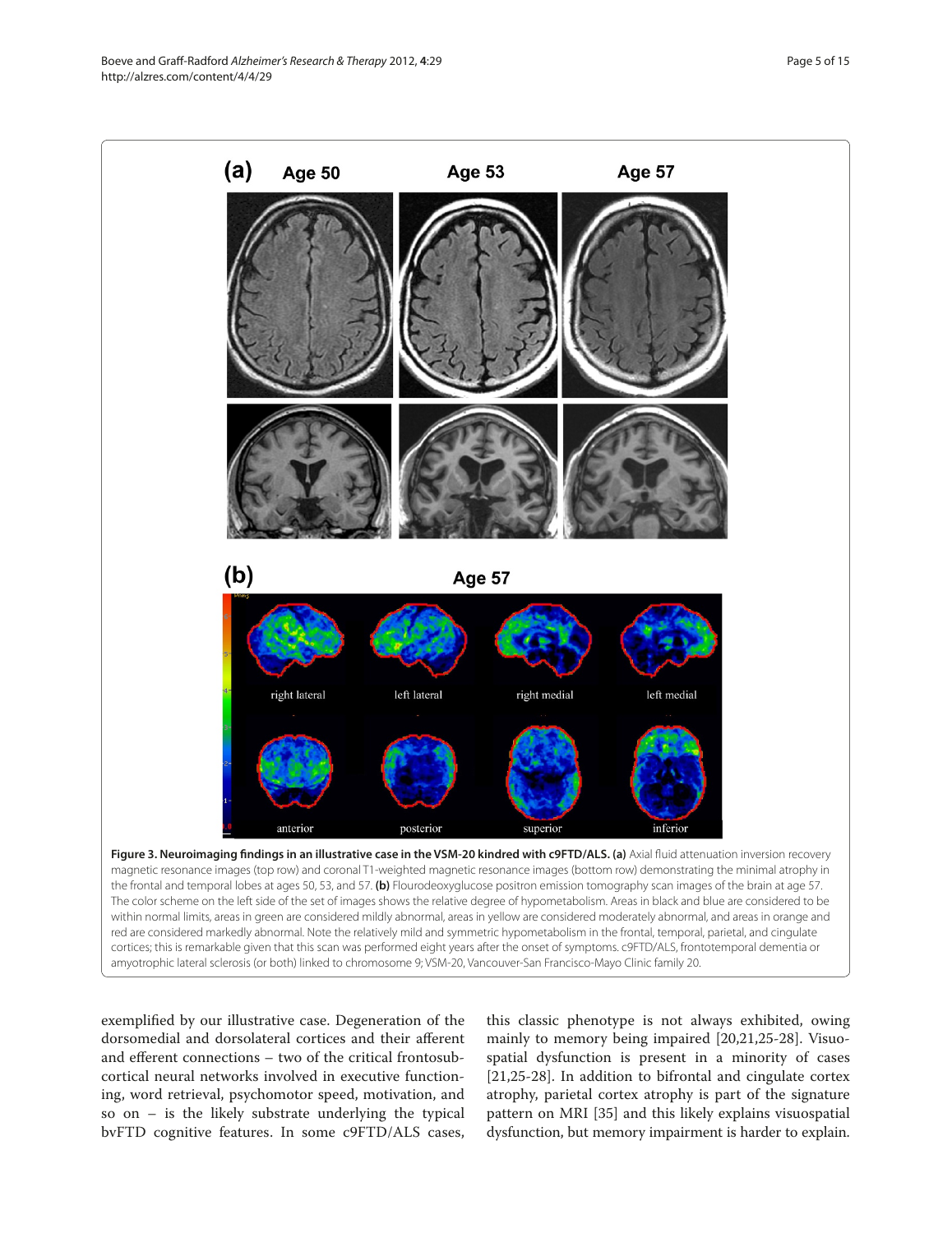| Feature                                                                      | Mayo Clinic      | Brain Bank<br>Mayo Clinic | Manchester    | Vancouver                 | Dutch                    | London                       | Flanders-<br>Belgian | <b>NIH/NINDS</b>                         | Irish                        | <b>Total</b>            |
|------------------------------------------------------------------------------|------------------|---------------------------|---------------|---------------------------|--------------------------|------------------------------|----------------------|------------------------------------------|------------------------------|-------------------------|
| Reference in text                                                            | $[21]$           | $[20]$                    | $[28]$        | $[25]$                    | $[27]$                   | $[26]$                       | $[24] \label{eq:24}$ | $[29]$                                   | $[21]$                       |                         |
| Cohort characteristics                                                       |                  |                           |               |                           |                          |                              |                      |                                          |                              |                         |
| Number of cases examined (with mutation)                                     | 53 (63)          | 13(13)                    | 32 (32)       | 30 (30)                   | 42 (42)                  | 19(19)                       | 41 (41)              | $4(4)$                                   | 10(10)                       | 254                     |
| Number of kindreds identified                                                | $43$             | $\gtrsim$                 | $\Im$         | $\frac{\infty}{\sqrt{2}}$ | $\mathfrak{Z}$           | $\approx$                    | 25                   | 4                                        | 39                           | 234                     |
| Percentage of all FTD ± ALS cases with mutation due to<br>C9ORF72/PGRN/MAPT  | 12/4/6           | $\lessapprox$             | 8/0/0         | 55/24/NA                  | 9/7/10                   | 7/7/6                        | 8/7/1                | C9ORF72<br>8% for                        | <b>C9ORF72</b><br>9% for     | 7%-12% range<br>Most in |
| Percentage of familial FTD ± cases with mutation due to<br>C9ORF72/PGRN/MAPT | 20/6/11          | $\lessapprox$             | $\sim$        | 70/30/NA                  | 8/14/22                  | 13/14/14                     | 26/22/4              | $\stackrel{\triangle}{\geq}$             | $\stackrel{\triangle}{\geq}$ | 3%-26% range<br>Most in |
| Percentage of FTD cases not due to known genes                               | $\infty$         | ≸                         | $\sim$        | $\sim$                    | $\frac{1}{2}$            | 45                           | 56                   | $\lessapprox$                            | $\lessgtr$                   | 45%-66% range           |
| Demographics                                                                 |                  |                           |               |                           |                          |                              |                      |                                          |                              |                         |
| Males/Females                                                                | 33/30            | 8/5                       | 18/14         | 21/8                      | 20/22                    | 11/8                         | 8/7                  | $\sim$                                   | 10/11                        | 129/105                 |
| Age of onset in years, mean or median                                        | $52\,$           | $65$                      | $58$          | 54                        | 57                       | 55                           | 55                   | 58                                       | 99                           | 52-65 range             |
| Age of onset in years, range                                                 | $33 - 72$        | 50-78                     | 46-72         | 34-74                     | 39-76                    | 43-68                        | $38 - 71$            | $\sim$                                   | $\sim$                       | 33-78 range             |
| Survival in years, mean or median                                            | $\mathsf{L}\cap$ | $\sqrt{ }$                | $\sim$        | $\mathsf{L}\cap$          | $\overline{\phantom{a}}$ | $\circlearrowright$          | $\mathsf{L}\cap$     |                                          |                              | 5-9 range               |
| Survival in years, range                                                     | $1 - 17$         | $3-11$                    | $1-11$        | $1 - 16$                  | $1 - 22$                 | $1 - 22$                     | $2 - 17$             |                                          |                              | $1-22$ range            |
| Inheritance                                                                  |                  |                           |               |                           |                          |                              |                      |                                          |                              |                         |
| Inheritance pattern                                                          | $\mathbb{Q}$     | $\mathbb{R}$              | $\mathbb{Q}$  | $\mathbb{Q}$              | $\mathbb{Q}$             | $\mathbb{Q}$                 | $\mathbb{Q}$         | $\mathrel{\mathop{\mathsf{Q}}}\nolimits$ | $\mathbb{Q}$                 | $\mathbb{Q}$            |
| Frequency of sporadic cases                                                  | $\ddagger$       | $\ddagger$                | $\ddagger$    | $\ddagger$                | $\ddagger$               | $\ddagger$                   | $\ddagger$           | $\ddagger$                               | $\! + \!\!\!\!$              | $_+^+$                  |
| Penetrance                                                                   | High             | High                      | High          | High                      | High                     | High                         | High                 | High                                     | High                         | High                    |
| Anticipation suggested                                                       | $\ddagger$       | $\sim$                    | $\sim$        | $\ddagger$                | $\sim$                   | $\sim$                       | $\sim$               |                                          | $\sim$                       | Many reports            |
| Clinical phenotype                                                           |                  |                           |               |                           |                          |                              |                      |                                          |                              |                         |
| bvFTD phenotype                                                              | $\ddagger$       | $\ddagger$                | $+$           | $\ddagger$                | $\ddagger$               | $\ddagger$                   | $\ddagger$           | $\ddagger$                               | $\circ$                      | Frequent                |
| ALS phenotype                                                                | $\ddagger$       | $\lessapprox$             | $\lessapprox$ | $\ddagger$                | $\ddagger$               | $\stackrel{\triangle}{\geq}$ | $\ddagger$           | $\circ$                                  | $\ddagger$                   | Often                   |
| FTD/ALS phenotype                                                            | $\ddagger$       | $\circ$                   | $_+^+$        | $\ddagger$                | $\ddagger$               | $\ddagger$                   | $\ddagger$           | $\ddagger$                               | $\ddagger$                   | Often                   |
| Primary parkinsonian phenotype                                               | $\circ$          | $\circ$                   | $\circ$       | $\circ$                   | $\circ$                  | $\circ$                      | $\circ$              | $\circ$                                  | $\circ$                      | None reported           |
| Non-fluent/agrammatic subtype of PPA                                         | $\circ$          | $\circ$                   | $^{+}$        | $\ddagger$                | $\ddagger$               |                              | $\circ$              | $\circ$                                  | $\circ$                      | Rare                    |

Boeve and Graff-Radford *Alzheimer's Research & Therapy* 2012, **4**:29 http://alzres.com/content/4/4/29

*Continued overleaf*

Continued overleaf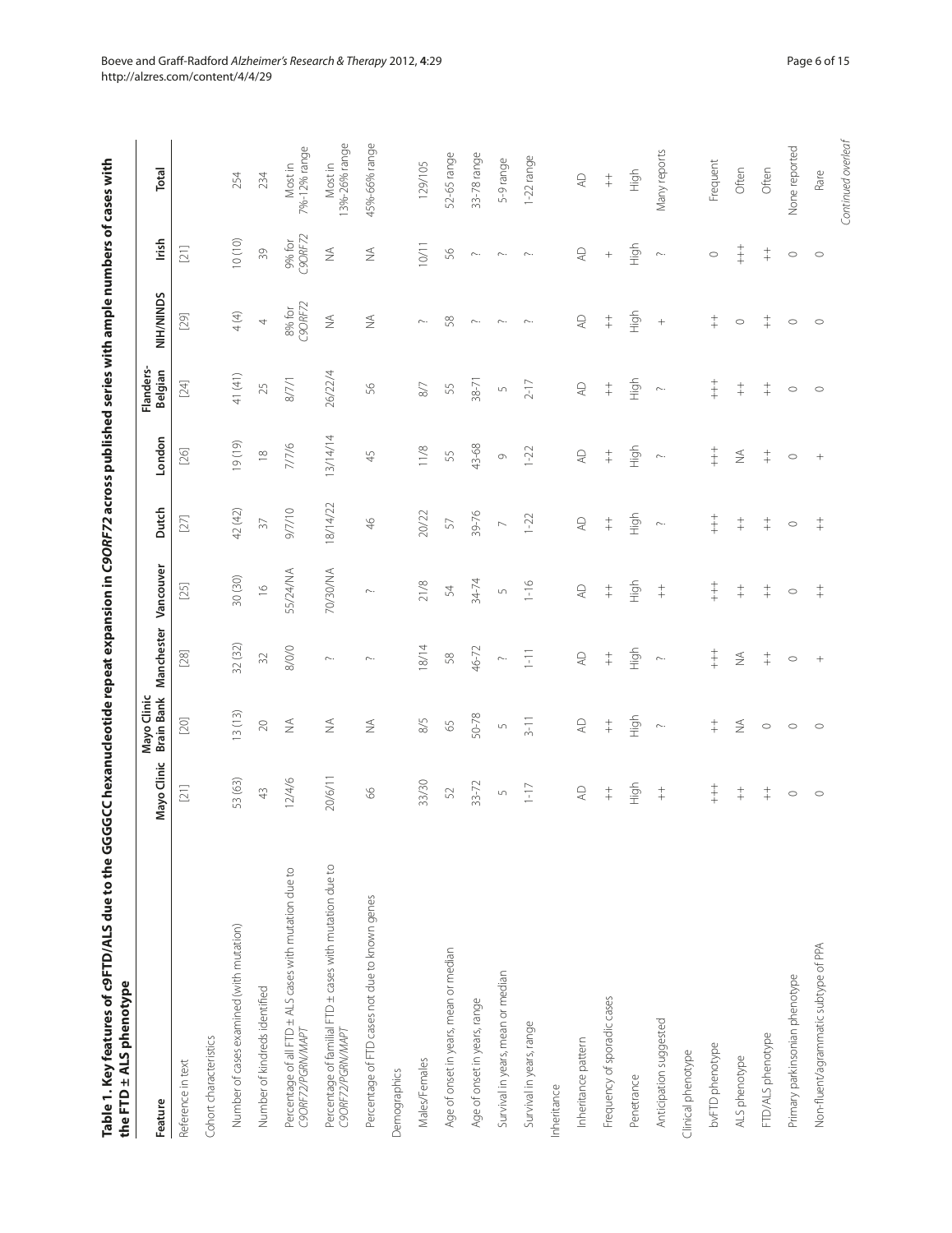|                                                                                                                                                                                                                                                                                                                                                                                                                                                                                                                                                                                                                                                                                                                                                                                                                                                                                                                                                                                                                                                                                                                                                                                                                                                                                                                                                             |             | Mayo Clinic                     |                    |            |            |            | <b>Flanders</b> |                                     |            |                                         |
|-------------------------------------------------------------------------------------------------------------------------------------------------------------------------------------------------------------------------------------------------------------------------------------------------------------------------------------------------------------------------------------------------------------------------------------------------------------------------------------------------------------------------------------------------------------------------------------------------------------------------------------------------------------------------------------------------------------------------------------------------------------------------------------------------------------------------------------------------------------------------------------------------------------------------------------------------------------------------------------------------------------------------------------------------------------------------------------------------------------------------------------------------------------------------------------------------------------------------------------------------------------------------------------------------------------------------------------------------------------|-------------|---------------------------------|--------------------|------------|------------|------------|-----------------|-------------------------------------|------------|-----------------------------------------|
| Feature                                                                                                                                                                                                                                                                                                                                                                                                                                                                                                                                                                                                                                                                                                                                                                                                                                                                                                                                                                                                                                                                                                                                                                                                                                                                                                                                                     | Mayo Clinic | Brain Bank Manchester Vancouver |                    |            | Dutch      | London     | Belgian         | NIH/NINDS                           | Irish      | <b>Total</b>                            |
| Semantic subtype of PPA                                                                                                                                                                                                                                                                                                                                                                                                                                                                                                                                                                                                                                                                                                                                                                                                                                                                                                                                                                                                                                                                                                                                                                                                                                                                                                                                     | 0           | $\circ$                         | $\! + \!\!\!\!$    | $\circ$    | $^+$       | $\circ$    | $\circ$         | $\circ$                             | $\circ$    | Rare                                    |
| Corticobasal syndrome phenotype                                                                                                                                                                                                                                                                                                                                                                                                                                                                                                                                                                                                                                                                                                                                                                                                                                                                                                                                                                                                                                                                                                                                                                                                                                                                                                                             | C           | O                               | $\widetilde{\geq}$ |            | O          | $\circ$    | $\circ$         | $\circ$                             | $\circ$    | None reported                           |
| Alzheimer's disease-like phenotype                                                                                                                                                                                                                                                                                                                                                                                                                                                                                                                                                                                                                                                                                                                                                                                                                                                                                                                                                                                                                                                                                                                                                                                                                                                                                                                          |             | $^{+}_{+}$                      | ₹                  |            | C          |            | C               | C                                   | C          | Rare                                    |
| Cognitive features                                                                                                                                                                                                                                                                                                                                                                                                                                                                                                                                                                                                                                                                                                                                                                                                                                                                                                                                                                                                                                                                                                                                                                                                                                                                                                                                          |             |                                 |                    |            |            |            |                 |                                     |            |                                         |
| Memory impairment                                                                                                                                                                                                                                                                                                                                                                                                                                                                                                                                                                                                                                                                                                                                                                                                                                                                                                                                                                                                                                                                                                                                                                                                                                                                                                                                           | $\ddagger$  | $\ddagger$                      | $\ddagger$         | $\ddagger$ | $\ddagger$ | $\ddagger$ | $\sim$          | $\sim$                              | $\circ$    | Often to<br>frequent                    |
| Executive functioning impairment                                                                                                                                                                                                                                                                                                                                                                                                                                                                                                                                                                                                                                                                                                                                                                                                                                                                                                                                                                                                                                                                                                                                                                                                                                                                                                                            | $+ +$       | $\ddagger$                      | $\ddagger$         | $\ddagger$ | $\ddagger$ | $\ddagger$ | Presumably      | Presumably                          | $\ddagger$ | Frequent                                |
| Language impairment (aphasia)                                                                                                                                                                                                                                                                                                                                                                                                                                                                                                                                                                                                                                                                                                                                                                                                                                                                                                                                                                                                                                                                                                                                                                                                                                                                                                                               | $\ddagger$  | $\ddagger$                      | $\ddagger$         | $\ddagger$ | $\ddagger$ | $\ddagger$ | $\sim$          | $\sim$                              | $\circ$    | Frequent and<br>usually late<br>feature |
| Visuospatial impairment                                                                                                                                                                                                                                                                                                                                                                                                                                                                                                                                                                                                                                                                                                                                                                                                                                                                                                                                                                                                                                                                                                                                                                                                                                                                                                                                     |             | $\mathop{\sim}\limits$          | $^{+}$             | $^{+}$     | $^{+}$     | $^{+}$     |                 |                                     |            | Rare                                    |
| Neuropsychological profile of executive/generation deficits<br>with relative sparing of memory and visuospatial functions                                                                                                                                                                                                                                                                                                                                                                                                                                                                                                                                                                                                                                                                                                                                                                                                                                                                                                                                                                                                                                                                                                                                                                                                                                   | $\ddagger$  | Presumably in<br>some           | $\ddagger$         | $\ddagger$ |            | $\ddagger$ | many            | Presumably in Presumably in<br>many | $\ddagger$ | certainly not<br>Often but<br>frequent  |
| Behavioral features                                                                                                                                                                                                                                                                                                                                                                                                                                                                                                                                                                                                                                                                                                                                                                                                                                                                                                                                                                                                                                                                                                                                                                                                                                                                                                                                         |             |                                 |                    |            |            |            |                 |                                     |            |                                         |
| Early behavioral disinhibition                                                                                                                                                                                                                                                                                                                                                                                                                                                                                                                                                                                                                                                                                                                                                                                                                                                                                                                                                                                                                                                                                                                                                                                                                                                                                                                              | $\ddagger$  | Presumably                      | $\ddagger$         | $\ddagger$ | $^\pm$     | $\ddagger$ | Presumably      | Presumably                          | Presumably | Frequent                                |
| Early apathy or inertia                                                                                                                                                                                                                                                                                                                                                                                                                                                                                                                                                                                                                                                                                                                                                                                                                                                                                                                                                                                                                                                                                                                                                                                                                                                                                                                                     | $\ddagger$  | Presumably                      | $\ddagger$         | $\ddagger$ | $\ddagger$ | $\ddagger$ | Presumably      | Presumably                          | Presumably | Frequent                                |
| Early loss of sympathy or empathy                                                                                                                                                                                                                                                                                                                                                                                                                                                                                                                                                                                                                                                                                                                                                                                                                                                                                                                                                                                                                                                                                                                                                                                                                                                                                                                           | $\ddagger$  | Presumably                      | $\ddagger$         | $\ddagger$ | $\sim$     | $\ddagger$ | Presumably      | Presumably                          | Presumably | Frequent                                |
| Hyperorality and dietary changes                                                                                                                                                                                                                                                                                                                                                                                                                                                                                                                                                                                                                                                                                                                                                                                                                                                                                                                                                                                                                                                                                                                                                                                                                                                                                                                            | $\ddagger$  | Presumably                      | $\ddagger$         | $\sim$     |            | $\ddagger$ | Presumably      | Presumably                          | Presumably | Frequent                                |
| Pseudobulbar affect                                                                                                                                                                                                                                                                                                                                                                                                                                                                                                                                                                                                                                                                                                                                                                                                                                                                                                                                                                                                                                                                                                                                                                                                                                                                                                                                         | $^{+}$      |                                 | $\sim$             |            |            | $\sim$     | $\sim$          |                                     | $\sim$     | Insufficient data                       |
| Psychosis (delusions or hallucinations)                                                                                                                                                                                                                                                                                                                                                                                                                                                                                                                                                                                                                                                                                                                                                                                                                                                                                                                                                                                                                                                                                                                                                                                                                                                                                                                     | $\ddagger$  |                                 | $\ddagger$         |            |            | $\ddagger$ |                 |                                     |            | Often                                   |
| Other clinical features                                                                                                                                                                                                                                                                                                                                                                                                                                                                                                                                                                                                                                                                                                                                                                                                                                                                                                                                                                                                                                                                                                                                                                                                                                                                                                                                     |             |                                 |                    |            |            |            |                 |                                     |            |                                         |
| Frontal release signs                                                                                                                                                                                                                                                                                                                                                                                                                                                                                                                                                                                                                                                                                                                                                                                                                                                                                                                                                                                                                                                                                                                                                                                                                                                                                                                                       | $\ddagger$  |                                 | $\ddagger$         |            |            |            |                 |                                     |            | Insufficient data                       |
| Parkinsonism                                                                                                                                                                                                                                                                                                                                                                                                                                                                                                                                                                                                                                                                                                                                                                                                                                                                                                                                                                                                                                                                                                                                                                                                                                                                                                                                                | $\ddagger$  | $^\mathrm{+}$                   | $\ddagger$         | $\ddagger$ |            | $\ddagger$ |                 |                                     |            | Often                                   |
| Upper or lower (or both) motor neuron dysfunction not<br>fulfilling ALS criteria                                                                                                                                                                                                                                                                                                                                                                                                                                                                                                                                                                                                                                                                                                                                                                                                                                                                                                                                                                                                                                                                                                                                                                                                                                                                            | $\ddagger$  |                                 | $^{+}$             | $\ddagger$ |            | $\ddagger$ |                 |                                     |            | Often                                   |
| ALS                                                                                                                                                                                                                                                                                                                                                                                                                                                                                                                                                                                                                                                                                                                                                                                                                                                                                                                                                                                                                                                                                                                                                                                                                                                                                                                                                         | $\ddagger$  | $\circ$                         | $\ddagger$         | $\ddagger$ | $\ddagger$ | $\ddagger$ | $\ddagger$      | $\circ$                             | $\ddagger$ | Often in FTD                            |
| Limb apraxia                                                                                                                                                                                                                                                                                                                                                                                                                                                                                                                                                                                                                                                                                                                                                                                                                                                                                                                                                                                                                                                                                                                                                                                                                                                                                                                                                | $\circ$     | $\sim$                          | $\circ$            |            | $^{+}$     | $\circ$    | $\sim$          | $\sim$                              | $\sim$     | Rare                                    |
| guanine-guanine-cytosine. MAPT, microtubule-associated protein tau; NA, not applicable; NIH/NINDS, National Institutes of Health/National Institute of Neurological Disorders and Stroke; PPA, primary progressive<br>The Manchester series only included cases with a frontotemporal dementia (FTD) spectrum dementia syndrome and not amyotrophic lateral sclerosis (ALS) or parkinsonism. In the Vancouver series, cases of FTD or ALS or<br>reported as often present (10% to 50% of cases); +++, feature reported as frequently present (>50% of cases); ?, feature not discussed sufficiently in the report to make any determinations. AD, Alzheimer's disease; bvFTD,<br>both had progressive non-fluent aphasia plus frontal features and ALS. The percent breakdowns of chromosome 9 open reading frame 72 (C9ORF72) and progranulin (PGRN) are based on autopsied cases with TDP-43*<br>pathology, not all FTD cases. The Irish series involved mostly ALS cases, of which 10 had FTD or ALS or both. 0, feature reported as on to present; +, feature reported as present infrequently (<10% of cases); ++, feature<br>behavioral variant frontotemporal dementia; c9FTD/ALS, frontotemporal dementia or amyotrophic lateral sclerosis (or both) linked to chromosome 9; GGGGCC, (the hexanucleotide expansion of) guanine-guanine-<br>aphasia. |             |                                 |                    |            |            |            |                 |                                     |            |                                         |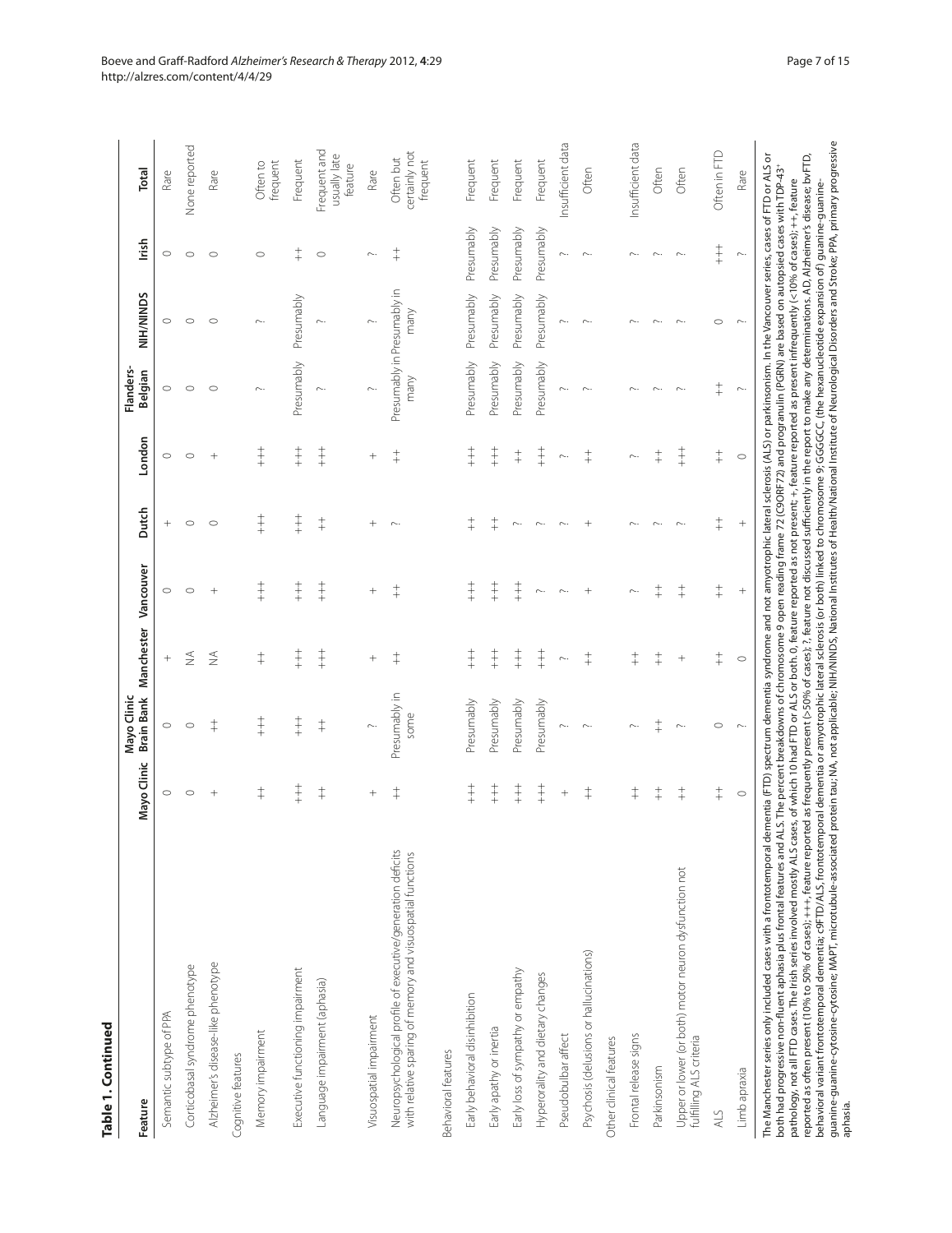The determination of whether memory is impaired varies on the basis of clinical evaluation, neuropsychological testing, and which tests are used. For example, one can consider the older and more simplistic rubric that memory impairment is due to an encoding versus retrieval deficit. A deficit in encoding implicates the mesial temporal lobe structures with or without other structures in the limbic system such as the medial thalamus, whereas a retrieval deficit implicates the frontosubcortical neural networks. Most cases of c9FTD/ALS have clinical, neuropsychological, and neuroimaging features implicating the frontosubcortical neural networks, and thus a retrieval deficit would be expected, and in one study in which neuropsychological tests were performed in many c9FTD/ALS subjects, performance on delayed recall measures was usually normal [21]. Yet many cases exhibit poor performance on delayed recall measures as well as on recognition of stimuli [26-28], suggesting an encoding deficit, yet the medial temporal lobes tend to be relatively spared, according to neuroimaging studies conducted thus far [21,26,35]. However, pathologic studies show that hippocampal sclerosis is frequent and associated with those presenting with an amnestic disorder [20]. This issue is reviewed in more detail in the section on 'Neuropathologic features and their clinical relevance'.

Another challenge is understanding the executive dysfunction in mutation carriers who have the bvFTD phenotype yet no apparent frontotemporal atrophy on MRI or hypometabolism on FDG-PET [21]. The pathologic findings, however, provide evidence that frontal atrophy is indeed more frequent with this phenotype. One hypothesis is that the executive deficits are due, in part, to primary cerebellar dysfunction akin to the cerebellar cognitive affective syndrome [36-38]. All pathologic studies in c9FTD/ALS have shown widespread ubiquitinpositive inclusions in the cerebellum, and this could contribute to 'frontal' dysfunction (see section on 'Neuropathologic features and their clinical relevance'). Furthermore, while neuroimaging studies clearly include the cerebellum as part of the signature pattern of atrophy [26,35], cerebellar degeneration per se tends to be minimal on pathologic analyses, and other clinical features of cerebellar dysfunction, such as limb or truncal ataxia, limb dysmetria, ataxic dysarthria, and nystagmus, have not been appreciated in affected cases. Understanding the mechanism for executive dysfunction in c9FTD/ ALS cases with minimal or no frontotemporal atrophy will require further study.

Language impairment is relatively common in c9FTD/ ALS but is rarely the predominant phenotype; aphasia typically evolves as the illness progresses. When the primary progressive aphasia syndrome is the predominant phenotype, it is typically of the non-fluent/agrammatic type [25-28]. Non-fluent/agrammatic aphasia relates to degeneration of Broca's area or the insula in the dominant hemisphere or both, and in those with a predominant non-fluent/agrammatic PPA phenotype, neuroimaging studies demonstrate this topography of atrophy or hypometabolism [39-44]. However, such PPA phenotype cases in c9FTD/ALS have not been well characterized with detailed speech/language assessments and neuroimaging studies, and so this remains to be seen. Furthermore, symmetric neuroimaging abnormalities are the rule and asymmetric findings are the exception [21,26,35], and so these PPA cases could be the exceptions with focal/asymmetric dominant hemisphere degeneration. One might also predict that if a bilateral and relatively symmetric pattern of degeneration has ensued and if the key anterior language networks are affected, then a non-fluent/agrammatic phenotype could be present. Also, the dominant hemisphere supplementary motor area has recently been implicated in the primary progressive apraxia of speech phenotype [45,46], and this could easily be construed to represent non-fluent aphasia; mesial frontal atrophy/ hypoperfusion/hypometabolism is part of the signature pattern of topography in c9FTD/ALS [21,26,35], and so this mechanism is quite plausible. This is yet another area worthy of further research.

## **Behavioral features**

The overwhelming majority of cases with a dementia syndrome-predominant phenotype as part of c9FTD/ ALS manifest the full spectrum of the bvFTD features [31,32]: early behavioral disinhibition, early apathy or inertia, early loss of sympathy or empathy, and hyperorality and dietary changes. The dorsolateral prefrontal cortex, orbitofrontal cortex, and anterior cingulate cortex are typically affected, according to neuroimaging and neuropathologic studies [20,21,26,35], and this topography readily explains the full bvFTD spectrum of behavioral features. Yet there are those who do not have neuroimaging evidence of frontal atrophy or hypometabolism [21], and as noted above, perhaps the cerebellar degeneration contributes to these behavioral features similar to the hypothesis that such degeneration might explain executive dysfunction. These 'frontally impaired but frontally normal on neuroimaging' cases clearly deserve ample study, as understanding the neuroanatomic correlates of their impairment will not only aid in understanding the disease of c9FTD/ALS but also enhance our understanding of brain-behavior correlations in general.

A few investigators have observed that some c9FTD/ ALS cases exhibit the most bizarre behavioral manifestations they have ever witnessed among all of the bvFTD patients they have cared for [21,28]. Psychotic features, obsessive-compulsive behaviors, odd ritualistic behaviors, and so on are often striking. A summary of observations by clinicians is presented in Table 2.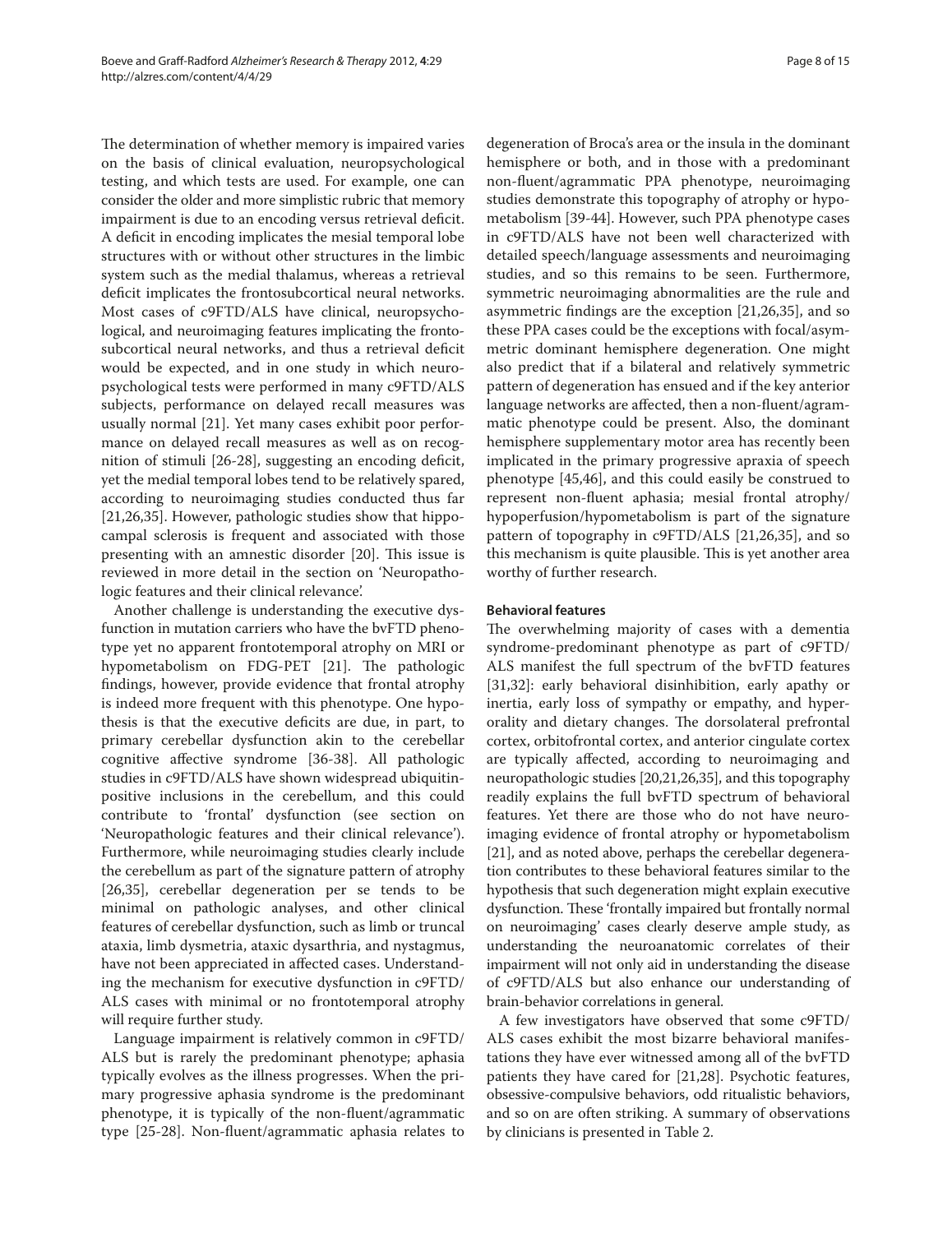#### **Table 2. Descriptions of dramatic behavioral manifestations associated with c9FTD/ALS**

#### Delusions

- The patient believed that others were spying on her and required all blinds to be closed in the home and doors to be locked.
- The patient believed that pieces of plastic were emanating from his head, leading him to pick repetitively at his scalp to remove the 'plastic bits' embedded in his skin.
- The patient believed that someone was about to harm her and carried a knife and pistol for self-defense.
- The patient believed he had a weakness of the gluteal muscles and that he therefore had to keep his finger in his anus to prevent incontinence.
- The patient believed that he was under surveillance.
- The patient believed that he was infested by mites, which crawled under his skin and into his extremities. He reported that the mites congregated in his earlobe and that he could reduce their number by pinching his earlobe at regular 10-minute intervals.
- The patient believed that his son was trying to kill him, so the patient barricaded himself in his home.
- The patient believed he was being contacted by letter or phone by dead friends and hatched plans to meet them.
- The patient believed that characters on the television screen were communicating with her.
- The patient believed that someone's wife was trying to harm him and threatened to shoot her.
- The patient believed that people around him and on the television screen were talking about him and calling him names.

#### Hallucinations

- The patient had visions of the devil.
- The patient heard the voice of God.
- The patient perceived that men, including a man dressed in a gorilla outfit, were hiding in her garden and saw disembodied faces, which she believed to be spirits. As a result, the police were contacted.

#### **Other**

- The patient sat in the yard, held rifles in both arms, and 'shot anything that moved' (illustrative case).
- The patient spoke in a high-pitched and child-like voice and behaved as if she was a child.
- The patient underwent a dramatic change in religious beliefs and arranged ritualistic and candle-lit meetings with spirits.
- The patient felt the need to carry a handgun in her purse. When her husband hid the gun, she proceeded to purchase another (and was able to do so without raising the suspicion of the gunshop owner).
- The patient threw lit fireworks though his neighbor's letterbox.
- The patient complained of excessive heat. He threw open doors and windows, refused to allow any heating in the home, and dressed in summer attire in mid-winter. He took to pouring cold water over tepid food to 'cool it down'.
- The patient combed his hair repetitively and vigorously, leading to bleeding of the scalp. The patient wore multiple watches on his arm and donned clothes on the wrong part of his body (for example, trousers on his head and underpants on his arms). He used objects inappropriately (for example, a spoon to clean his teeth and a toilet brush to brush his hair).
- The patient constantly wiped surfaces and washed pots and carried with him a cloth to wipe his shoes before getting into his car and plastic bags to wipe his hands.
- The patient washed his hands, filed his nails, and combed his hair repetitively and drank excessive quantities of water as a remedy for her symptoms, leading to hyponatremia.
- The patient cleaned the house obsessively and followed his dog around, cleaning the surfaces that it had walked on.

Examples were compiled from the clinical series of the authors [21] and that of Snowden and colleagues [28]. c9FTD/ALS, frontotemporal dementia or amyotrophic lateral sclerosis (or both) linked to chromosome 9.

## **Other clinical features**

Whereas the documentation of other clinical features varied across reports, many cases with frontal release signs, parkinsonism, upper or lower motor neuron dysfunction (or both) not fulfilling criteria for ALS, and the full ALS phenotype were observed. Limb apraxia was rarely documented.

#### **Atypical features**

Atypical features are already emerging. A very interesting (and, for many clinicians, somewhat frightening) finding is the identification of the *C9ORF72* mutation in rare cases of the FTD phenocopy syndrome [47]. The FTD phenocopy refers to those individuals who clearly exhibit cognitive and behavioral changes suggestive of bvFTD, but neuropsychological tests and neuroimaging studies tend to be more normal than not during the initial years of symptoms [48,49]. The 'typical' FTD phenocopy patient does not show progression on longitudinal clinical, neuropsychological, and neuroimaging evaluations, and such cases are now considered to usually have a non-degenerative substrate for their features. When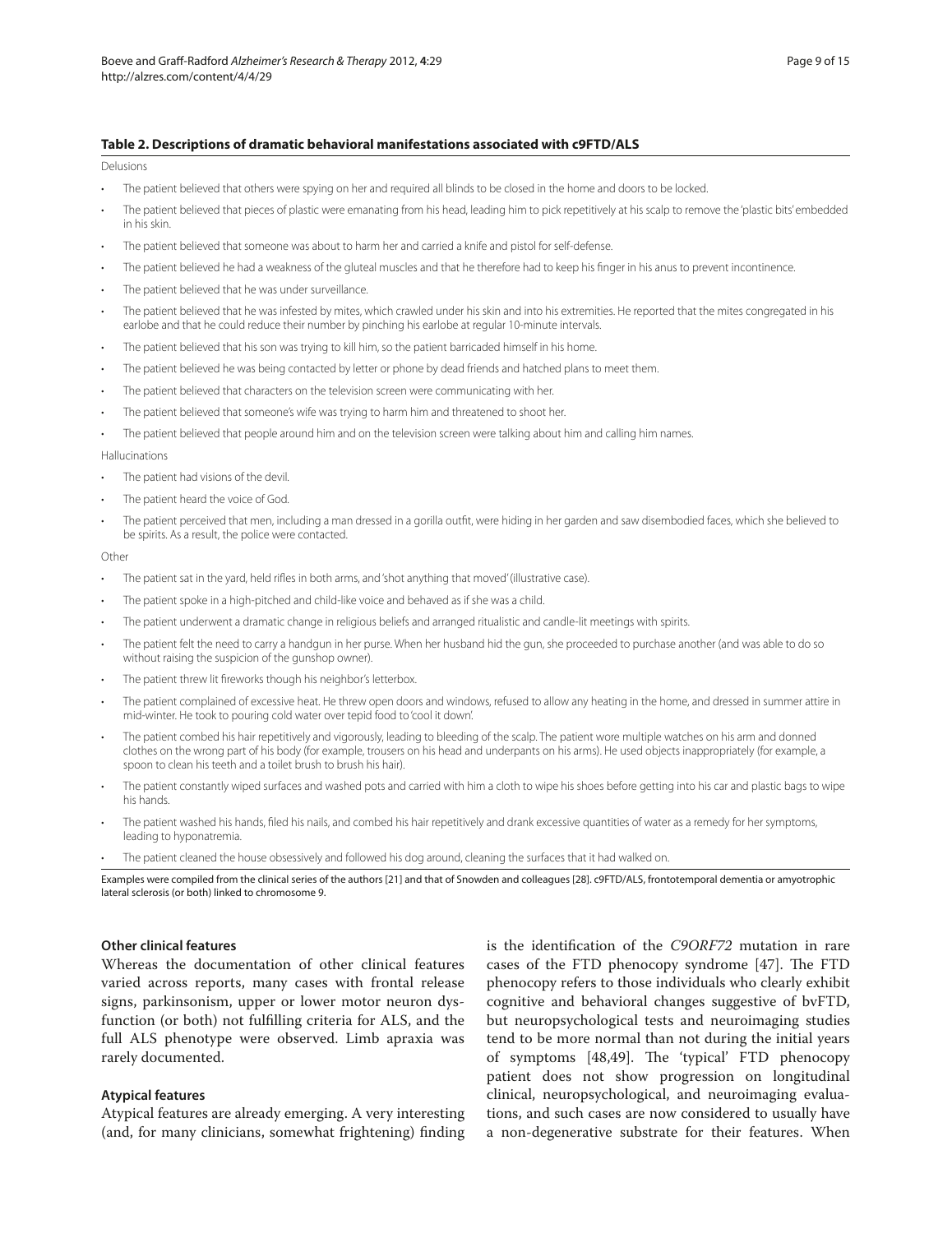# **Table 3. Salient features of the FTD-predominant phenotype of c9FTD/ALS due to the GGGGCC hexanucleotide repeat expansion in** *C9ORF72*

Frequency

The mutation is as frequent as or more frequent than microtubule-associated protein tau (*MAPT*) or progranulin (*PGRN*) in most clinical cohorts with FTD ± parkinsonism ± ALS.

Demographics

- There is a slight male predominance.
- Age of onset is between 33 and 78, and most patients present in the 40- to 70-year age range.
- Survival is variable but typically is in the 5- to 9-year range.
- Survival is shorter when the ALS phenotype is present.

Inheritance

- Inheritance is autosomal dominant
- Many examples of incomplete penetrance exist.
- Sporadic cases clearly exist.
- Some kindreds appear to exhibit an anticipation-like phenomenon.

Clinical phenotype

- The characteristic phenotype is bvFTD  $\pm$  parkinsonism  $\pm$  ALS.
- The primary progressive aphasia and Alzheimer's disease-dementia phenotypes are uncommon but do exist.
- The primary parkinsonism and corticobasal syndrome phenotypes are rare to nonexistent.

Cognitive features

- Executive dysfunction is very common, as would be expected in an FTD-spectrum disorder, but the underlying substrate for this cognitive feature is not fully understood in those with no frontotemporal changes on neuroimaging studies.
- Memory impairment is frequent, but the underlying substrate for this is not fully understood.
- Aphasia is frequent but is typically a manifestation as the disease evolves after the predominant bvFTD phenotype. The underlying substrate for aphasia in not fully understood.
- Visuospatial dysfunction in uncommon, but in view of the known parietal atrophy and hypometabolism in such cases, this feature is adequately explained.
- Because memory dysfunction or visuospatial dysfunction or both are present in many cases with c9FTD/ALS, such cases will not fulfill the neuropsychological criterion for bvFTD.

Behavioral features

- Almost all cases with a dementia phenotype have early behavioral disinhibition, early apathy or inertia, early loss of sympathy or empathy, and hyperorality and dietary changes and thus fulfill the bvFTD behavioral criteria.
- Psychosis and other dramatic/bizarre behavior changes can occur.
- The underlying substrate for the bvFTD features in those with minimal or no frontotemporal changes on neuroimaging studies is poorly understood.

Other clinical features

Many with the bvFTD-predominant phenotype have evidence of parkinsonism or upper or lower motor neuron involvement or a combination of the three.

ALS, amyotrophic lateral sclerosis; bvFTD, behavioral variant frontotemporal dementia; c9FTD/ALS, frontotemporal dementia or amyotrophic lateral sclerosis (or both) linked to chromosome 9; *C9ORF72*, (gene encoding the mutation in) chromosome 9 open reading frame 72; FTD, frontotemporal dementia; GGGGCC, (the hexanucleotide expansion of) guanine-guanine-guanine-guanine-cytosine-cytosine.

first encountering patients who clearly have bvFTD features but no corroborating evidence of an underlying neurodegenerative disorder, the clinician is faced with the obvious challenge of establishing a confident diagnosis and predicting what the future holds. And since so few cases have come to autopsy, the underlying substrate for their symptoms has not been well characterized. The two cases recently reported with the FTD phenocopy associated with the *C9ORF72* mutation are very intriguing [47], not only because such atypical FTD cases do have a neurodegenerative disorder underlying

their symptoms but also because of the number of atypical FTD cases who have surely been suspected by seasoned clinicians to have a primary psychiatric disorder. Clinical testing is now commercially available for *C9ORF72* mutation detection, and more FTD phenocopy and other atypical neurobehavioral syndromes will undoubtedly be identified with this mutation.

## **Neuropathologic features and their clinical relevance**

Neuropathologic studies in c9FTD/ALS have shown many consistent findings yet also some unexpected,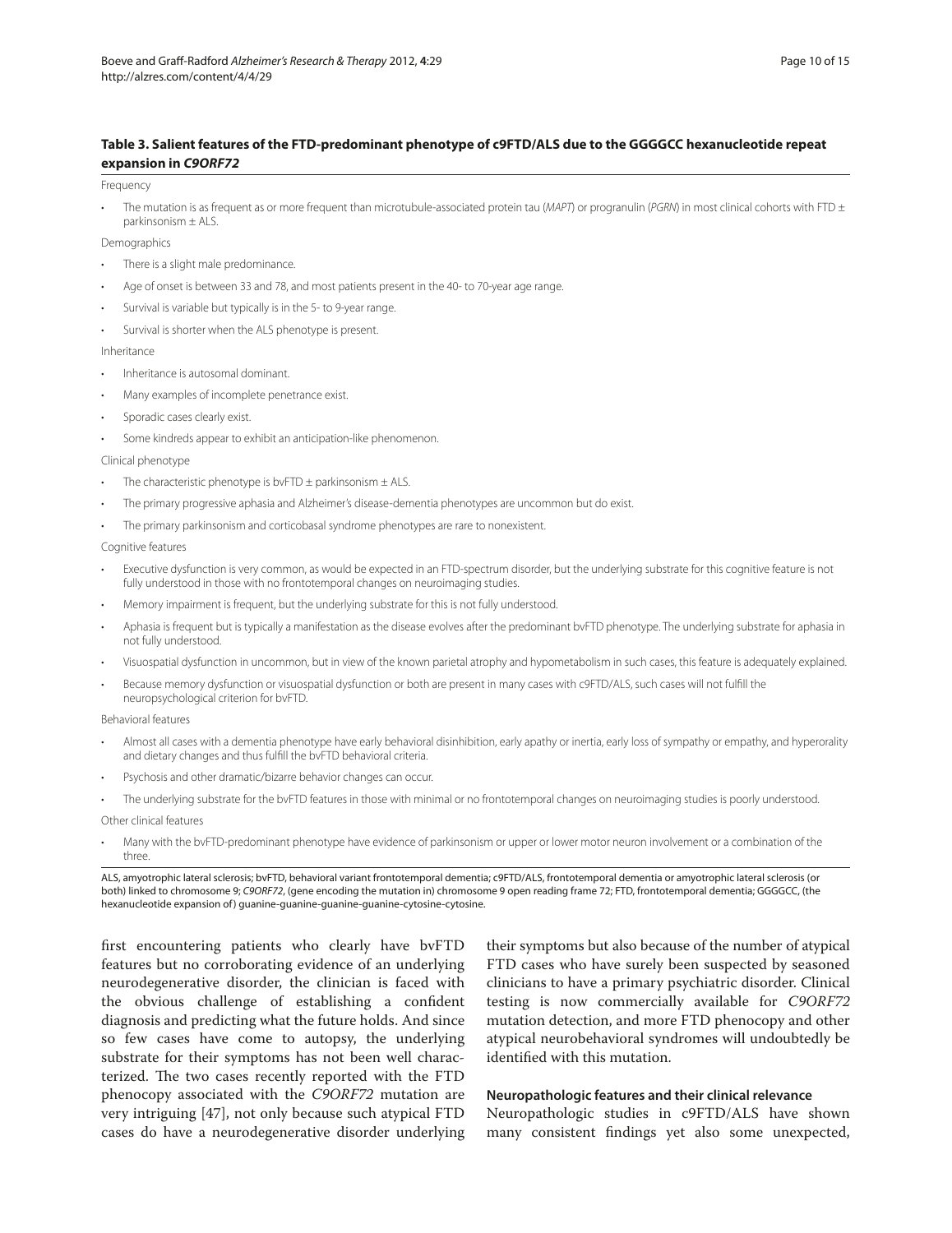# **Table 4. Clues that should alert clinicians to suspect the hexanucleotide repeat expansion in** *C9ORF72* **in individual patients**

#### Demographics

Age of onset in the 30- to 70-year age range

Inheritance

• Apparent autosomal dominant pattern of inheritance of dementia or ALS or both<sup>a</sup>

Clinical phenotype

- Presence of the phenotype of bvFTD  $\pm$  parkinsonism  $\pm$  ALS in the patient and his or her relatives<sup>a</sup>
- Absence of any of the focal/asymmetric focal cortical degenerative syndromes (for example, primary progressive aphasia and corticobasal syndrome) in the patient and his or her relatives<sup>a</sup>

Cognitive/Neuropsychological features

- Presence of executive dysfunction and word retrieval deficits<sup>a</sup>
- The presence of memory impairment or visuospatial impairment or both should not dissuade the suspicion of the mutation if many other clues are present.
- Normal or minimally abnormal performance on neuropsychological tests early in the course of behavioral changes should not dissuade the suspicion of the mutation if many other clues are present.

Behavioral features

- Presence of the 'classic bvFTD features' in the patient, including behavioral disinhibition, early apathy or inertia, early loss of sympathy or empathy, and hyperorality and dietary changes<sup>a</sup>
- Presence of psychosis and other dramatic/bizarre behavior changes in the patient ± his or her relatives

Neuroimaging features

- Presence of symmetric bilateral frontal (often mesial more so than dorsolateral) ± temporal ± parietal atrophy or hypometabolism<sup>a</sup>
- Normal or minimally abnormal neuroimaging findings early in the course of behavioral changes should not dissuade the suspicion of the mutation if many other clues are present.

Neuropathologic features

Presence of TDP-43-, ubiquitin-, ubiquilin-, and p62-positive inclusions in the cerebellum in the patient or any of his or her relatives<sup>a</sup>

a This feature is a primary clue for considering the *C9ORF72* mutation. ALS, amyotrophic lateral sclerosis; bvFTD, behavioral variant frontotemporal dementia; *C9ORF72*, (gene encoding the mutation in) chromosome 9 open reading frame 72.

variable, and curious findings. All cases studied to date – except one (see below) – have had TDP-43 pathology associated with frontal and variable parietal or temporal cortical atrophy (or both) and microscopic evidence of neurodegeneration [20,21,25-28,50-55]. Many have evidence of upper or lower motor neuron degeneration (or both) that may or may not have been appreciated antemortem, but this finding underscores the involvement of the brain and spinal cord motor systems in this disease and also emphasizes the overlapping spectrum of FTD and ALS. Degeneration of the substantia nigra is also common and likely explains the presence of parkinsonism in the significant minority of cases who have parkinsonism. A few cases have had coexisting Alzheimer's disease pathology. One case with an apparent hexanucleotide expansion has been described in association with corticobasal degeneration pathology [28]; hopefully, additional details will be presented in the future to better understand this single case with non-TDP pathology.

Unexpected findings in c9FTD/ALS are the variable histologic features across cases [20,21,25,27,51-53]. Earlier studies suggested that all chromosome 9-linked FTD/

ALS cases had a moderate degree of cortical neurons with neuronal cytoplasmic inclusions and relatively few dystrophic neurites across all cortical layers (which is characteristic of Mackenzie type 3, Sampathu type 2, and harmonized type B FTLD-TDP pathology) [56,57], yet approximately half of c9FTD/ALS cases have had many neurons with neuronal cytoplasmic inclusions and many dystrophic neurites in the cortex, especially in layer 2 (which is characteristic of Mackenzie type 1, Sampathu type 3, and harmonized type A FTLD-TDP pathology and most often associated with mutations in *PGRN*) [20,21,57]. Why this variability exists is not understood, but this finding suggests that there is not a distinctive set of histologic features for c9FTD/ALS based on TDPpositive inclusions alone.

One of the most unexpected and still curious findings in c9FTD/ALS cases is the predominance of ubiquitinpositive inclusions in the cerebellum, which far exceeds the density of TDP-positive inclusions [20,21,50,51,53,58]. The ubiquitin-positive inclusions also stain positively for ubiquilin and p62 immunohistochemistry, suggesting a pathophysiological link between *C9ORF72* expansions and ubiquilin proteins in ALS and FTLD-TDP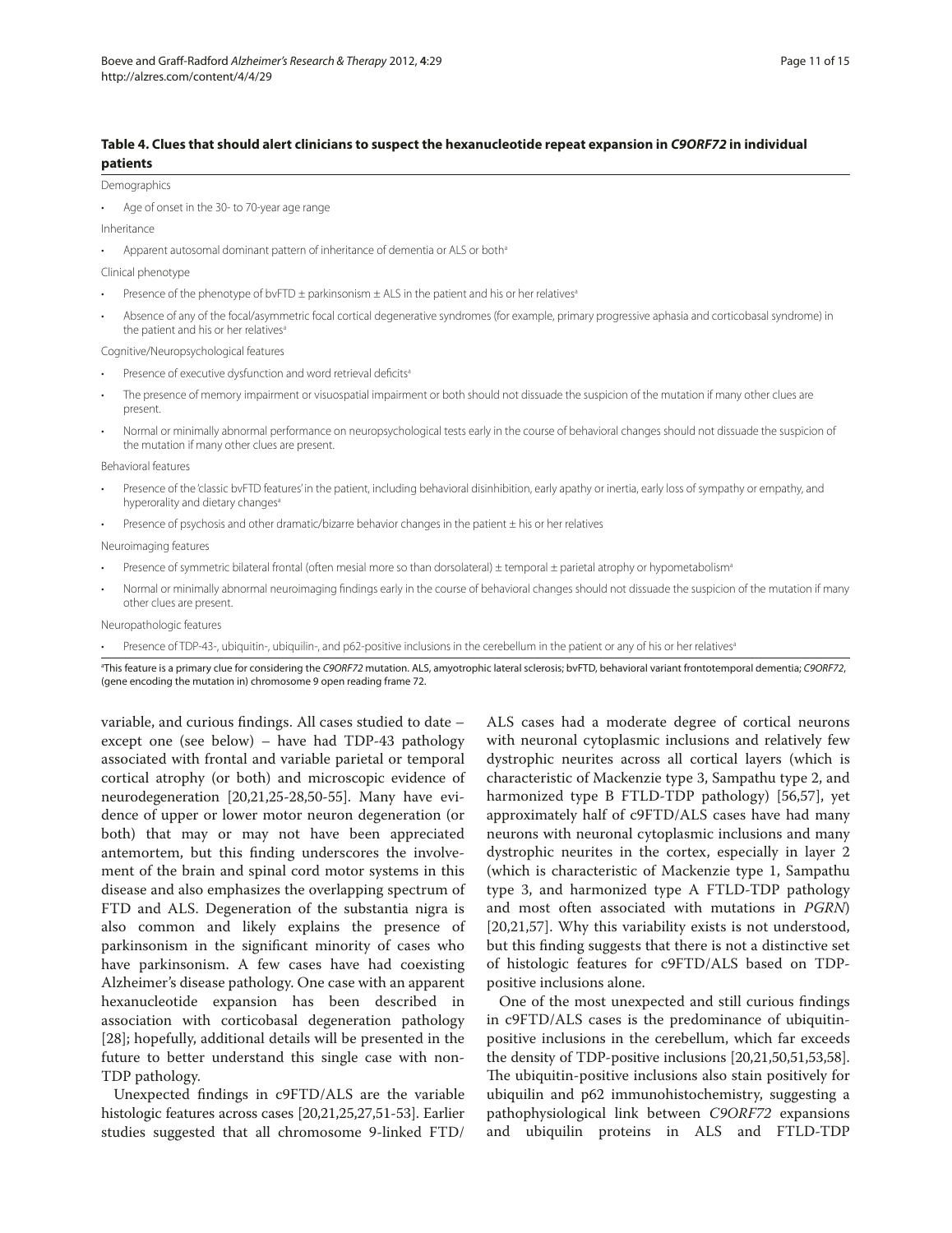### **Table 5. Issues worthy of further study in c9FTD/ALS**

Demographic and inheritance issues

- Is there a slight male predominance in the dementia-predominant phenotype of c9FTD/ALS? If so, why?
- Is the *C9ORF72* mutation present across races and continents? If not, does the mutation represent a common founder?
- Why are there such variable ages of onset and durations of disease across affected individuals?
- Does genetic anticipation occur in c9FTD/ALS? If so, does the age of onset decrease as the expansion repeat number increases?
- What explains incomplete penetrance in some families?
- What is the mechanism for explaining sporadic cases?

#### Clinical phenotype

- Why are the bvFTD or ALS phenotypes or both so consistently expressed?
- • Why are the syndromes of primary progressive aphasia, corticobasal syndrome, and primary parkinsonism so uncommon in the *C9ORF72* mutation whereas the frequencies of these syndromes are higher in mutations associated with microtubule-associated protein tau (*MAPT*) and progranulin (*PGRN*)?
- Does the hexanucleotide repeat length impact the topography of degeneration and therefore the phenotype?

Cognitive features

- What is the underlying substrate for executive dysfunction and word retrieval impairment in those with no frontotemporal changes on neuroimaging studies? Does cerebellar dysfunction contribute to the 'frontal' cognitive features?
- What are the qualitative features of memory impairment on neuropsychological assessment?
- What is the underlying substrate for memory impairment in those with no frontotemporal changes on neuroimaging studies?
- What is the underlying substrate for aphasia, particularly in those with no frontotemporal changes on neuroimaging studies?
- How will c9FTD/ALS cases be viewed for experimental drug trial participation if they do not meet the neuropsychological profile criteria of bvFTD?

Behavioral features

- Why are psychosis and other dramatic/bizarre behavior changes relatively common in c9FTD/ALS? What is the underlying substrate for these behavioral features?
- What is the underlying substrate for the prominent behavioral features in those with minimal or no frontotemporal changes on neuroimaging studies? Does cerebellar dysfunction contribute to these prominent behavioral features?

ALS, amyotrophic lateral sclerosis; bvFTD, behavioral variant frontotemporal dementia; c9FTD/ALS, frontotemporal dementia or amyotrophic lateral sclerosis (or both) linked to chromosome 9; *C9ORF72*, (gene encoding the mutation in) chromosome 9 open reading frame 72.

[20,50,51,53,58]. Yet the degree of neuronal loss in cerebellar structures has been mild to negligible and this may explain why classic cerebellar signs such as ataxia, dysmetria, and nystagmus have not been appreciated or reported. However, the finding of ubiquitin-, ubiquilin-, and p62-positive inclusions in the cerebellum has been present in almost every case in which such immunohistochemistry has been used. Hence, these cerebellar inclusions are now viewed as a highly sensitive and specific marker for the presence of the *C9ORF72* mutation.

The cognitive and behavioral features and their known or presumed neuropathologic substrates are described above in the respective sections, but again, the typical cognitive features (executive dysfunction and word retrieval deficits) likely relate to degeneration in the dorsomedial and dorsolateral frontosubcortical networks, and the typical behavioral features (impaired social cognition, prominent apathy, and so on) likely relate to these and other frontosubcortical networks such as the orbitomedial frontal and anterior cingulate circuits. Furthermore, the von Economo neurons in the anterior cingulate and insular regions have been implicated in impaired social cognition [59-61]. These clinical-topography associations are very plausible when abnormalities on MRI, single-photon emission computed tomography, or PET correspond to the specific features that are present in individual cases.

The more challenging circumstance is when obvious cognitive or behavioral changes or both are present and the neuroimaging studies are normal regardless of whether any patient has an obvious neurologic cause or has the less obvious FTD phenocopy syndrome. Memory impairment is not typical of the bvFTD syndrome but is often present in c9FTD/ALS cases; as discussed above, this could relate to hippocampal sclerosis or a retrievalbased deficit due to frontosubcortical dysfunction. Also, even when hippocampal sclerosis is not present, an encoding deficit could relate to dysfunction associated with ubiquitin-, ubiquilin-, and p62-positive inclusions in the hippocampus [53]. Dysfunction associated with these inclusions in the cerebellum as part of the cerebellar cognitive affective syndrome is also possible. This will be challenging to prove or disprove until radioligands that tag these key proteins are available for functional neuroimaging studies [47].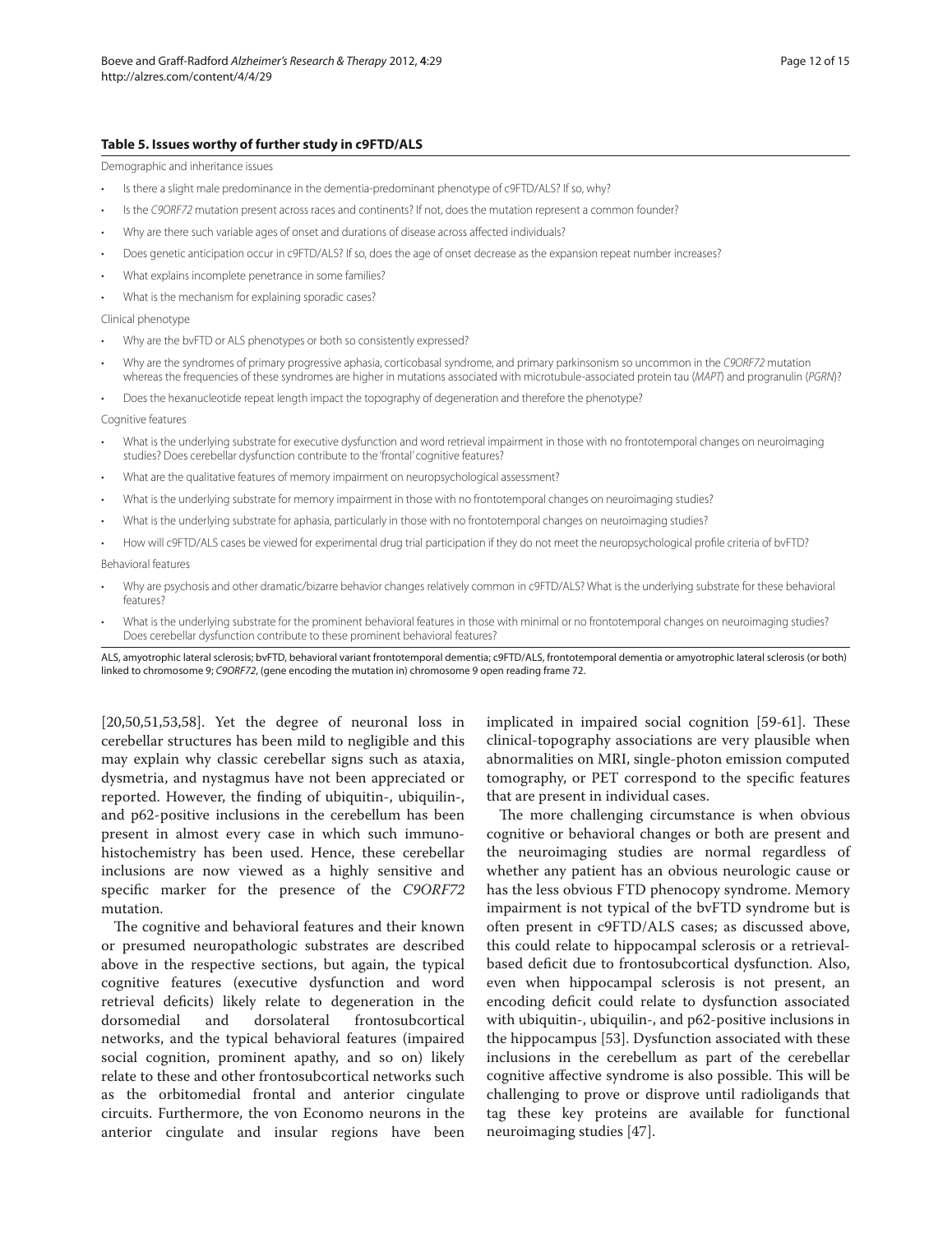## **Summary**

A summary of the salient features of the FTD-predominant phenotype of c9FTD/ALS due to the GGGGCC hexanucleotide repeat expansion in *C9ORF72* is presented in Table 3.

# **Clues for the clinician to suspect the** *C9ORF72* **mutation**

An important consideration for any clinician evaluating a patient for changes in cognition, behavior, or neuromuscular functioning is when to be suspicious of the mutation in *C9ORF72*. Clinical clues that should raise suspicion are listed in Table 4.

# **Future directions**

With any discovery, 'one question answered poses ten new questions' and this is clearly the case in many aspects of c9FTD/ALS. A list of some issues worthy of further study is presented in Table 5. Our hope is that the observations in this review based on what has been published thus far help steer investigators to answer these and other questions associated with this fascinating disorder.

#### **Abbreviations**

ALS, amyotrophic lateral sclerosis; bvFTD, behavioral variant frontotemporal dementia; c9FTD/ALS, frontotemporal dementia or amyotrophic lateral sclerosis (or both) linked to chromosome 9; *C9ORF72*, (gene encoding the mutation in) chromosome 9 open reading frame 72; FDG-PET, flourodeoxyglucose positron emission tomography; FTD, frontotemporal dementia; FTD/ALS, frontotemporal dementia or amyotrophic lateral sclerosis or both; FTLD-MND, frontotemporal lobar degeneration with motor neuron disease; FUS, fused in sarcoma; GGGGCC, (the hexanucleotide expansion of ) guanine-guanine-guanine-guanine-cytosine-cytosine; MAPT, microtubuleassociated protein tau; MRI, magnetic resonance imaging; PET, positron emission tomography; PGRN, progranulin; PPA, primary progressive aphasia; TARDBP, TAR DNA-binding protein.

#### **Competing interests**

This paper was supported by P50 AG016574. Ronald C Petersen is the principal investigator. BFB declares that he has no competing interests. He has served as an investigator for clinical trials sponsored by Cephalon, Inc. (Frazer, PA, USA), Allon Pharmaceuticals Inc. (Vancouver, BC, Canada), and GE Healthcare (Little Chalfont, Buckinghamshire, UK). He receives royalties from the publication of a book entitled the *Behavioral Neurology of Dementia* (Cambridge: Cambridge University Press; 2009). He has received honoraria from the American Academy of Neurology. NRG-R declares that he has no competing interests. He is on the scientific advisory board of Codman (part of DePuy Orthopaedics, Inc, Warsaw, IN, USA) and is chair of the data and safety monitoring board of Baxter (Deerfield, IL, USA) regarding an IGIV (immune globulin administered intravenously) trial in Alzheimer's disease, an editor for the *Neurologist*, and part of multicenter trials for Allon Pharmaceuticals Inc. (progressive supranuclear palsy), Janssen (Titusville, NJ, USA), Pfizer Inc (New York, NY, USA) (bapineuzumab for Alzheimer's disease), and Forest Laboratories, Inc. (New York, NY, USA) using memantine in frontotemporal dementia.

#### **Authors' contributions**

Both authors contributed to the analysis and views expressed in this review. BFB drafted the manuscript, and NRG-R revised it critically. Both authors read and approved the final manuscript.

#### **Acknowledgments**

This work was supported by the 'Mayo Alzheimer's Disease Research Center' (P50 AG016574), the 'Mayo Alzheimer's Disease Patient Registry' (UO1 AG006786), 'Identifying Mechanisms of Dementia: Role for MRI in the Era of Molecular Imaging' (RO1 AG011378), and the Robert H. and Clarice Smith and Abigail Van Buren Alzheimer's Disease Research Program of the Mayo Foundation. We thank our many collaborators across the Mayo Clinic sites in Rochester, MN; Jacksonville, FL; and Scottsdale, AZ. We thank Ian Mackenzie, Adam Boxer, and Bruce Miller for collaborating on the VSM-20 (Vancouver-San Francisco-Mayo Clinic family 20) kindred. We particularly thank the patients and their families for participating in aging and neurodegenerative disease research.

### **Author details**

1 Department of Neurology, Mayo Clinic, 200 First Street SW, Rochester, MN 55905, USA. 2 Department of Neurology, Mayo Clinic, 4500 San Pablo Road, Jacksonville, FL 32224, USA.

### Published: 20 July 2012

### **References**

- 1. Hutton M, Lendon CL, Rizzu P, Baker M, Froelich S, Houlden H, Pickering-Brown S, Chakraverty S, Isaacs A, Grover A, Hackett J, Adamson J, Lincoln S, Dickson D, Davies P, Petersen RC, Stevens M, de Graaff E, Wauters E, van Baren J, Hillebrand M, Joosse M, Kwon JM, Nowotny P, Che LK, Norton J, Morris JC, Reed LA, Trojanowski J, Basun H, *et al*.: Association of missense and 5'-splicesite mutations in tau with the inherited dementia FTDP-17. *Nature* 1998, 393:702-705.
- 2. Baker M, Mackenzie IR, Pickering-Brown SM, Gass J, Rademakers R, Lindholm C, Snowden J, Adamson J, Sadovnick AD, Rollinson S, Cannon A, Dwosh E, Neary D, Melquist S, Richardson A, Dickson D, Berger Z, Eriksen J, Robinson T, Zehr C, Dickey CA, Crook R, McGowan E, Mann D, Boeve B, Feldman H, Hutton M: Mutations in progranulin cause tau-negative frontotemporal dementia linked to chromosome 17. *Nature* 2006, 442:916-919.
- 3. Cruts M, Gijselinck I, van der Zee J, Engelborghs S, Wils H, Pirici D, Rademakers R, Vandenberghe R, Dermaut B, Martin JJ, van Duijn C, Peeters K, Sciot R, Santens P, De Pooter T, Mattheijssens M, Van den Broeck M, Cuijt I, Vennekens K, De Deyn PP, Kumar-Singh S, Van Broeckhoven C: Null mutations in progranulin cause ubiquitin positive frontotemporal dementia linked to chromosome 17q21. *Nature* 2006, 442:920-924.
- 4. Watts G, Wymer J, Kovach M, Mehta S, Mumm S, Darvish D, Pestronk A, Whyte M, Kimonis V: Inclusion body myopathy associated with Paget disease of bone and frontotemporal dementia is caused by mutant valosincontaining protein. *Nat Genet* 2004, 36:377-381.
- 5. Sreedharan J, Blair IP, Tripathi VB, Hu X, Vance C, Rogelj B, Ackerley S, Durnall JC, Williams KL, Buratti E, Baralle F, de Belleroche J, Mitchell JD, Leigh PN, Al-Chalabi A, Miller CC, Nicholson G, Shaw CE: TDP-43 mutations in familial and sporadic amyotrophic lateral sclerosis. *Science* 2008, 319:1668-1672.
- 6. Kabashi E, Valdmanis PN, Dion P, Spiegelman D, McConkey BJ, Vande Velde C, Bouchard JP, Lacomblez L, Pochigaeva K, Salachas F, Pradat PF, Camu W, Meininger V, Dupre N, Rouleau GA: TARDBP mutations in individuals with sporadic and familial amyotrophic lateral sclerosis. *Nat Genet* 2008, 40:572-574.
- 7. Kwiatkowski TJ Jr., Bosco DA, Leclerc AL, Tamrazian E, Vanderburg CR, Russ C, Davis A, Gilchrist J, Kasarskis EJ, Munsat T, Valdmanis P, Rouleau GA, Hosler BA, Cortelli P, de Jong PJ, Yoshinaga Y, Haines JL, Pericak-Vance MA, Yan J, Ticozzi N, Siddique T, McKenna-Yasek D, Sapp PC, Horvitz HR, Landers JE, Brown RH Jr.: Mutations in the FUS/TLS gene on chromosome 16 cause familial amyotrophic lateral sclerosis. *Science* 2009, 323:1205-1208.
- Vance C, Rogelj B, Hortobágyi T, De Vos KJ, Nishimura AL, Sreedharan J, Hu X, Smith B, Ruddy D, Wright P, Ganesalingam J, Williams KL, Tripathi V, Al-Saraj S, Al-Chalabi A, Leigh PN, Blair IP, Nicholson G, de Belleroche J, Gallo JM, Miller CC, Shaw CE: Mutations in FUS, an RNA processing protein, cause familial amyotrophic lateral sclerosis type 6. *Science* 2009, 323:1208-1211.
- 9. Rosen DR, Siddique T, Patterson D, Figlewicz DA, Sapp P, Hentati A, Donaldson D, Goto J, O'Regan JP, Deng HX, Rahmani Z, Krizus A, McKenna-Yasek D, Cayabyab A, Gaston SM, Berger R, Tanzi RE, Halperin JJ, Herzfeldt B, Van den Bergh R, Hung WY, Bird T, Deng G, Mulder DW, Smyth C, Laing NG, Soriano E, Pericak–Vance MA, HainesJ, RouleauGA, *et al*.: Mutations in Cu/Zn superoxide dismutase gene are associated with familial amyotrophic lateral sclerosis. *Nature* 1993, 362:59-62.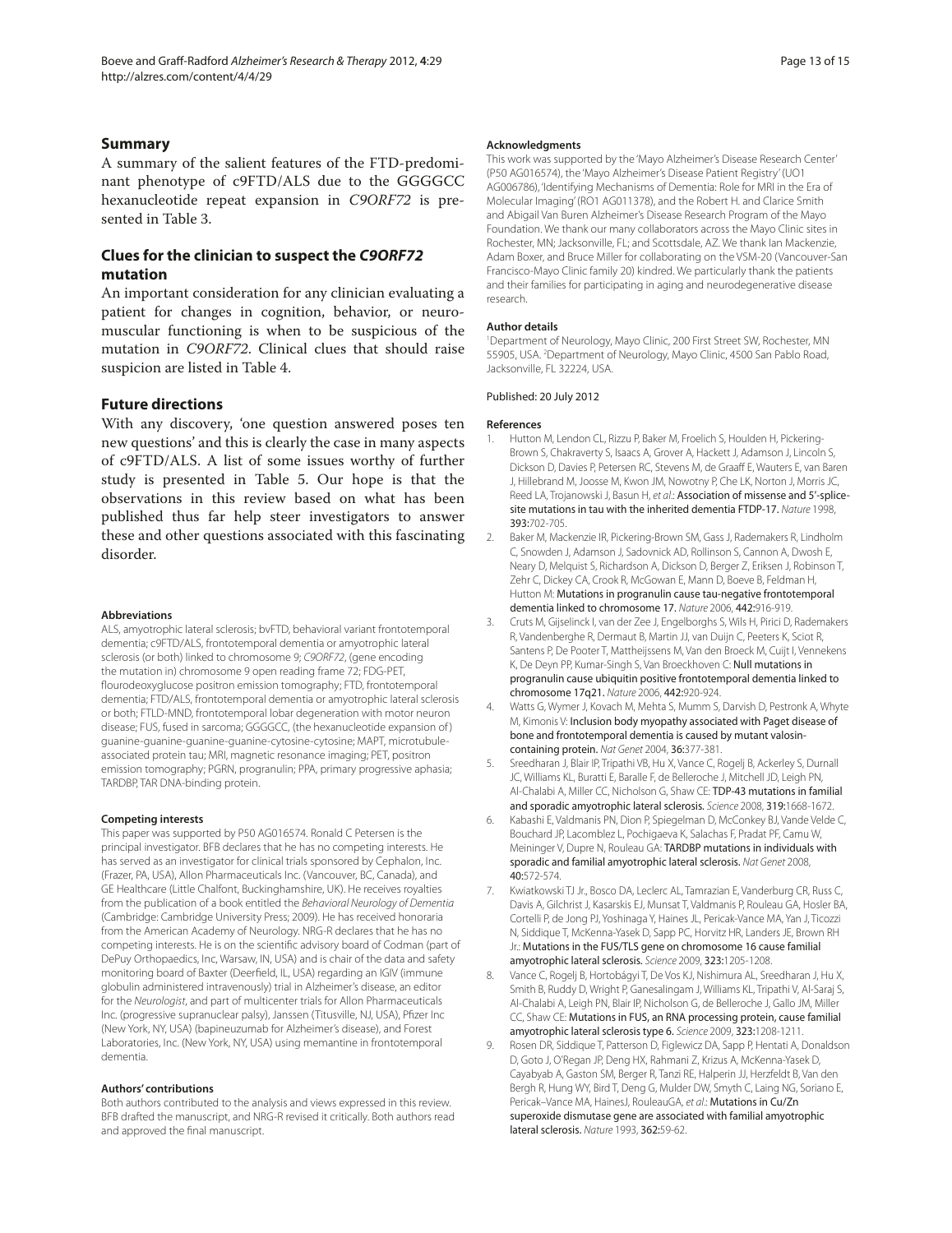- 10. Morita M, Al-Chalabi A, Andersen PM, Hosler B, Sapp P, Englund E, Mitchell JE, Habgood JJ, de Belleroche J, Xi J, Jongjaroenprasert W, Horvitz HR, Gunnarsson LG, Brown RH Jr: A locus on chromosome 9p confers susceptibility to ALS and frontotemporal dementia. *Neurology* 2006, 66:839-844.
- 11. Vance C, Al-Chalabi A, Ruddy D, Smith BN, Hu X, Sreedharan J, Siddique T, Schelhaas HJ, Kusters B, Troost D, Baas F, de Jong V, Shaw CE: Familial amyotrophic lateral sclerosis with frontotemporal dementia is linked to a locus on chromosome 9p13.2-21.3. *Brain* 2006, 129:868-876.
- Valdmanis P, Dupre N, Bouchard J, Camu W, Salachas F, Meininger V, Strong M, Rouleau G: Three families with amyotrophic lateral sclerosis and frontotemporal dementia with evidence of linkage to chromosome 9p. *Arch Neurol* 2007, 64:240-245.
- 13. Luty AA, Kwok JB, Thompson EM, Blumbergs P, Brooks WS, Loy CT, Dobson-Stone C, Panegyres PK, Hecker J, Nicholson GA, Halliday GM, Schofield PR: Pedigree with frontotemporal lobar degeneration--motor neuron disease and Tar DNA binding protein-43 positive neuropathology: genetic linkage to chromosome 9. *BMC Neurol* 2008, 8:32.
- 14. Le Ber I, Camuzat A, Berger E, Hannequin D, Laquerrière A, Golfier V, Seilhean D, Viennet G, Couratier P, Verpillat P, Heath S, Camu W, Martinaud O, Lacomblez L, Vercelletto M, Salachas F, Sellal F, Didic M, Thomas-Anterion C, Puel M, Michel BF, Besse C, Duyckaerts C, Meininger V, Campion D, Dubois B, Brice A; French Research Network on FTD/FTD-MND: Chromosome 9plinked families with frontotemporal dementia associated with motor neuron disease. *Neurology* 2009, 72:1669-1676.
- 15. Gijselinck I, Engelborghs S, Maes G, Cuijt I, Peeters K, Mattheijssens M, Joris G, Cras P, Martin JJ, De Deyn PP, Kumar-Singh S, Van Broeckhoven C, Cruts M: Identification of 2 Loci at chromosomes 9 and 14 in a multiplex family with frontotemporal lobar degeneration and amyotrophic lateral sclerosis. *Arch Neurol* 2010, 67:606-616.
- 16. Boxer AL, Mackenzie IR, Boeve BF, Baker M, Seeley WW, Crook R, Feldman H, Hsiung GY, Rutherford N, Laluz V, Whitwell J, Foti D, McDade E, Molano J, Karydas A, Wojtas A, Goldman J, Mirsky J, Sengdy P, Dearmond S, Miller BL, Rademakers R: Clinical, neuroimaging and neuropathological features of a new chromosome 9p-linked FTD-ALS family. *J Neurol Neurosurg Psychiatry*  2011, 82:196-203.
- 17. Pearson JP, Williams NM, Majounie E, Waite A, Stott J, Newsway V, Murray A, Hernandez D, Guerreiro R, Singleton AB, Neal J, Morris HR: Familial frontotemporal dementia with amyotrophic lateral sclerosis and a shared haplotype on chromosome 9p. *J Neurol* 2011, 258:647-655.
- 18. DeJesus-Hernandez M, Mackenzie IR, Boeve BF, Boxer AL, Baker M, Rutherford NJ, Nicholson AM, Finch NA, Flynn H, Adamson J, Kouri N, Wojtas A, Sengdy P, Hsiung GY, Karydas A, Seeley WW, Josephs KA, Coppola G, Geschwind DH, Wszolek ZK, Feldman H, Knopman DS, Petersen RC, Miller BL, Dickson DW, Boylan KB, Graff-Radford NR, Rademakers R: Expanded GGGGCC hexanucleotide repeat in noncoding region of C9ORF72 causes chromosome 9p-linked FTD and ALS. *Neuron* 2011, 72:245-256.
- 19. Renton AE, Majounie E, Waite A, Simón-Sánchez J, Rollinson S, Gibbs JR, Schymick JC, Laaksovirta H, van Swieten JC, Myllykangas L, Kalimo H, Paetau A, Abramzon Y, Remes AM, Kaganovich A, Scholz SW, Duckworth J, Ding J, Harmer DW, Hernandez DG, Johnson JO, Mok K, Ryten M, Trabzuni D, Guerreiro RJ, Orrell RW, Neal J, Murray A, Pearson J, Jansen IE, *et al*.: A hexanucleotide repeat expansion in C9ORF72 is the cause of chromosome 9p21-linked ALS-FTD. *Neuron* 2011, 72:257-268.
- 20. Murray ME, DeJesus-Hernandez M, Rutherford NJ, Baker M, Duara R, Graff-Radford NR, Wszolek ZK, Ferman TJ, Josephs KA, Boylan KB, Rademakers R, Dickson DW: Clinical and neuropathologic heterogeneity of c9FTD/ALS associated with hexanucleotide repeat expansion in C9ORF72. *Acta Neuropathol* 2011, 122:673-690.
- 21. Boeve BF, Boylan KB, Graff-Radford NR, DeJesus-Hernandez M, Knopman DS, Pedraza O, Vemuri P, Jones D, Lowe V, Murray ME, Dickson DW, Josephs KA, Rush BK, Machulda MM, Fields JA, Ferman TJ, Baker M, Rutherford NJ, Adamson J, Wszolek ZK, Adeli A, Savica R, Boot B, Kuntz KM, Gavrilova R, Reeves A, Whitwell J, Kantarci K, Jack CR Jr., Parisi JE, *et al*.: Characterization of frontotemporal dementia and/or amyotrophic lateral sclerosis associated with the GGGGCC repeat expansion in C9ORF72. *Brain* 2012, 135:765-783.
- 22. Byrne S, Elamin M, Bede P, Shatunov A, Walsh C, Corr B, Heverin M, Jordan N, Kenna K, Lynch C, McLaughlin RL, Iyer PM, O'Brien C, Phukan J, Wynne B, Bokde AL, Bradley DG, Pender N, Al-Chalabi A, Hardiman O: Cognitive and clinical characteristics of patients with amyotrophic lateral sclerosis carrying a C9orf72 repeat expansion: a population-based cohort study.

*Lancet Neurol* 2012, 11:232-240.

- 23. Chiò A, Borghero G, Restagno G, Mora G, Drepper C, Traynor BJ, Sendtner M, Brunetti M, Ossola I, Calvo A, Pugliatti M, Sotgiu MA, Murru MR, Marrosu MG, Marrosu F, Marinou K, Mandrioli J, Sola P, Caponnetto C, Mancardi G, Mandich P, La Bella V, Spataro R, Conte A, Monsurrò MR, Tedeschi G, Pisano F, Bartolomei I, Salvi F, Lauria Pinter G, *et al*.: Clinical characteristics of patients with familial amyotrophic lateral sclerosis carrying the pathogenic GGGGCC hexanucleotide repeat expansion of C9ORF72. *Brain* 2012, 135:784-793.
- 24. Gijselinck I, Van Langenhove T, van der Zee J, Sleegers K, Philtjens S, Kleinberger G, Janssens J, Bettens K, Van Cauwenberghe C, Pereson S, Engelborghs S, Sieben A, De Jonghe P, Vandenberghe R, Santens P, De Bleecker J, Maes G, Bäumer V, Dillen L, Joris G, Cuijt I, Corsmit E, Elinck E, Van Dongen J, Vermeulen S, Van den Broeck M, Vaerenberg C, Mattheijssens M, Peeters K, Robberecht W, *et al*.: A C9orf72 promoter repeat expansion in a Flanders-Belgian cohort with disorders of the frontotemporal lobar degeneration-amyotrophic lateral sclerosis spectrum: a gene identification study. *Lancet Neurol* 2012, 11:54-65.
- 25. Hsiung GY, DeJesus-Hernandez M, Feldman HH, Sengdy P, Bouchard-Kerr P, Dwosh E, Butler R, Leung B, Fok A, Rutherford NJ, Baker M, Rademakers R, Mackenzie IR: Clinical and pathological features of familial frontotemporal dementia caused by C9ORF72 mutation on chromosome 9p. *Brain* 2012, 135:709-722.
- 26. Mahoney CJ, Beck J, Rohrer JD, Lashley T, Mok K, Shakespeare T, Yeatman T, Warrington EK, Schott JM, Fox NC, Rossor MN, Hardy J, Collinge J, Revesz T, Mead S, Warren JD: Frontotemporal dementia with the C9ORF72 hexanucleotide repeat expansion: clinical, neuroanatomical and neuropathological features. *Brain* 2012, 135:736-750.
- 27. Simón-Sánchez J, Dopper EG, Cohn-Hokke PE, Hukema RK, Nicolaou N, Seelaar H, de Graaf JR, de Koning I, van Schoor NM, Deeg DJ, Smits M, Raaphorst J, van den Berg LH, Schelhaas HJ, De Die-Smulders CE, Majoor-Krakauer D, Rozemuller AJ, Willemsen R, Pijnenburg YA, Heutink P, van Swieten JC: The clinical and pathological phenotype of C9ORF72 hexanucleotide repeat expansions. *Brain* 2012, 135:723-735.
- 28. Snowden JS, Rollinson S, Thompson JC, Harris JM, Stopford CL, Richardson AM, Jones M, Gerhard A, Davidson YS, Robinson A, Gibbons L, Hu Q, DuPlessis D, Neary D, Mann DM, Pickering-Brown SM: Distinct clinical and pathological characteristics of frontotemporal dementia associated with C9ORF72 mutations. *Brain* 2012, 135:693-708.
- 29. Ferrari R, Mok K, Moreno JH, Cosentino S, Goldman J, Pietrini P, Mayeux R, Tierney MC, Kapogiannis D, Jicha GA, Murrell JR, Ghetti B, Wassermann EM, Grafman J, Hardy J, Huey ED, Momeni P: Screening for C9ORF72 repeat expansion in FTLD. *Neurobiol Aging* 2012, 33:1850.e1-1850.e11.
- 30. Alzheimer Disease & Frontotemporal Dementia Mutation Database [http://www.molgen.ua.ac.be/Admutations/].
- 31. Neary D, Snowden JS, Gustafson L, Passant U, Stuss D, Black S, Freedman M, Kertesz A, Robert PH, Albert M, Boone K, Miller BL, Cummings J, Benson DF: Frontotemporal lobar degeneration: a consensus on clinical diagnostic criteria. *Neurology* 1998, 51:1546-1554.
- 32. Rascovsky K, Hodges JR, Knopman D, Mendez MF, Kramer JH, Neuhaus J, van Swieten JC, Seelaar H, Dopper EG, Onyike CU, Hillis AE, Josephs KA, Boeve BF, Kertesz A, Seeley WW, Rankin KP, Johnson JK, Gorno-Tempini ML, Rosen H, Prioleau-Latham CE, Lee A, Kipps CM, Lillo P, Piguet O, Rohrer JD, Rossor MN, Warren JD, Fox NC, Galasko D, Salmon DP, *et al*.: Sensitivity of revised diagnostic criteria for the behavioural variant of frontotemporal dementia. *Brain* 2011, 134:2456-2477.
- 33. Boeve B, Lang A, Litvan I: Corticobasal degeneration and its relationship to progressive supranuclear palsy and frontotemporal dementia. *Ann Neurol*  2003, 54:S15-S19.
- 34. Majounie E, Abramzon Y, Renton AE, Perry R, Bassett SS, Pletnikova O, Troncoso JC, Hardy J, Singleton AB, Traynor BJ: Repeat expansion in C9ORF72 in Alzheimer's disease. *N Engl J Med* 2012, 366:283-284.
- 35. Whitwell JL, Weigand SD, Boeve BF, Senjem ML, Gunter JL, DeJesus-Hernandez M, Rutherford NJ, Baker M, Knopman DS, Wszolek ZK, Parisi JE, Dickson DW, Petersen RC, Rademakers R, Jack CR Jr., Josephs KA: Neuroimaging signatures of frontotemporal dementia genetics: C9ORF72, tau, progranulin and sporadics. *Brain* 2012, 135:794-806.
- 36. Schmahmann JD, Sherman JC: The cerebellar cognitive affective syndrome. *Brain* 1998, 121 (Pt 4):561-579.
- 37. Schmahmann JD, Weilburg JB, Sherman JC: The neuropsychiatry of the cerebellum - insights from the clinic. *Cerebellum* 2007, 6:254-267.